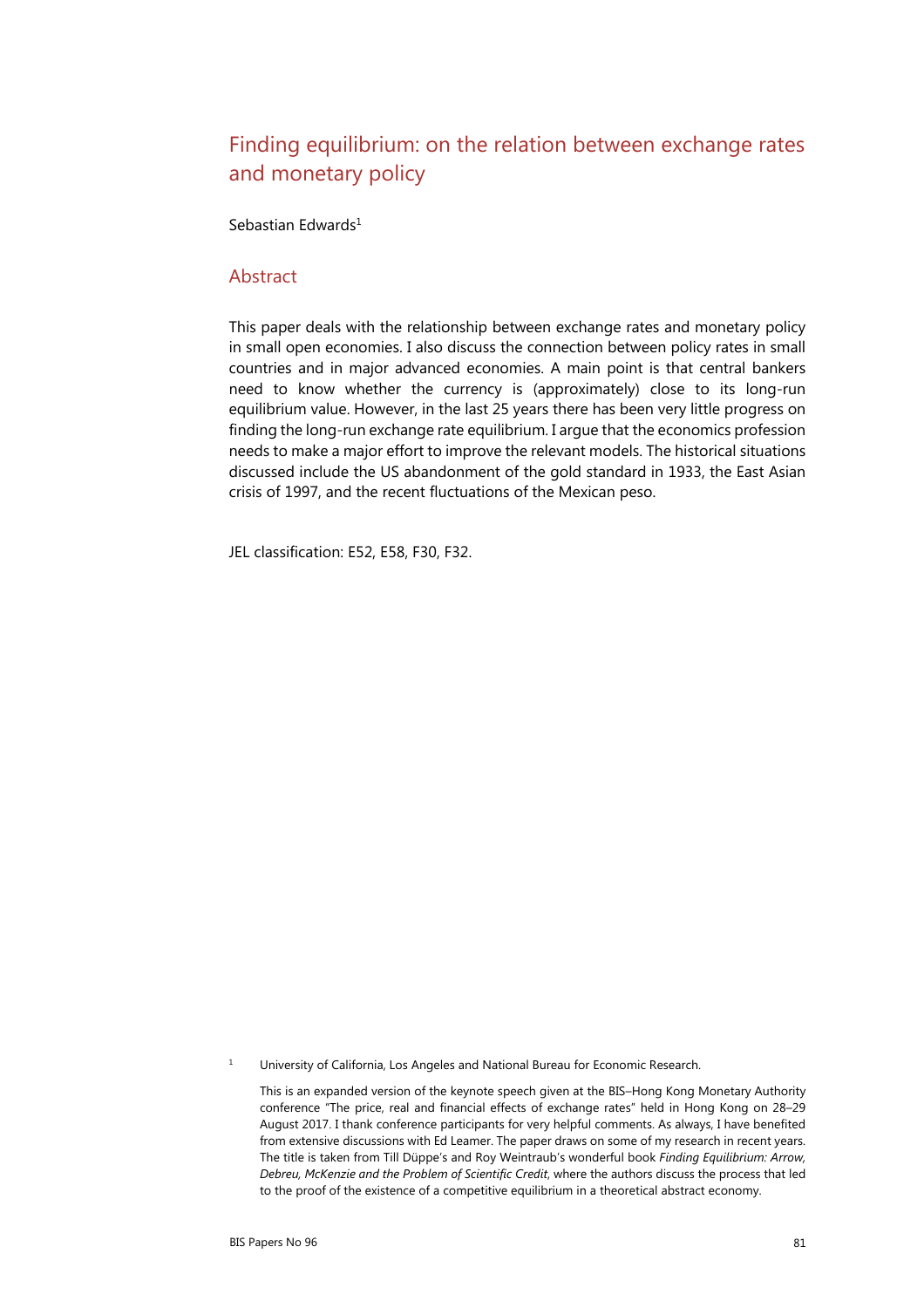#### 1. Introduction

In this paper, I deal with exchange rates and monetary policy in small open economies. More specifically, I discuss the transmission mechanism under flexible exchange rates, and the relationship between the policy rate in small countries and in major advanced economies. A main point of the paper is that central bankers need to know whether the currency is (approximately) close to its long-run equilibrium value. This is a fundamental piece of information for making efficient monetary policy decisions. I review the methods currently used by central banks, the multilateral institutions and investment banks to assess the appropriateness of the real exchange rate – whether it is misaligned or close to equilibrium. I argue that these methods are rather crude, and that the profession should make a concerted effort to improve them. In that regard, this talk/paper is more a "call for action" than a catalogue of proposed solutions. Throughout the discussion, I discuss a number of historical situations, including the US abandonment of the gold standard in 1933, the East Asian crisis of 1997 and the recent fluctuations of the Mexican peso.

For a long time, it has been recognised that monetary policy affects exchange rates. Traditionally, different models have emphasised different mechanisms: the monetary approach to floating exchange rates, developed in the 1970s by Harry Johnson and Jacob Frankel, among others, emphasised the role of broadly defined money supplies  $-$  at home and abroad  $-$  as key determinants of bilateral nominal exchange rates. In these simple monetary models, it is assumed that a version of purchasing power parity (PPP) holds at all times. Monetary models in the rational expectations tradition, such as Edwards (1983), expanded this view, and tested whether money "surprises" drove most exchange rate changes. The portfolio approach, associated with authors such as William Branson and Penti Kouri, focused on portfolio equilibrium. In this setup, the exchange rate plays a fundamental role in allowing changes in the stocks of assets denominated in different currencies. In Dornbusch's celebrated model of exchange rate overshooting, monetary policy operates in a Keynesian way: an expansion of liquidity lowers short-term nominal and real interest rates, and through the uncovered interest parity condition (and under the assumption of sticky prices in the short run) generates a jump in the nominal exchange rate. Models that emphasise capital movements have focused on the "carry trade" as one of the main determinants of exchange rates in the short run. In these models, a lower policy rate generates net capital outflows, and consequently it will tend to depreciate the currency.<sup>2</sup> Recently, a number of authors have combined the most salient features of earlier models and have emphasised the fact that there are a number of exchange rate-related puzzles. Itskhoki and Mukhin (2017), for example, have proposed a "unified" theory of exchange rates that emphasises the role of financial shocks, including monetary policy changes, and considers new transmission mechanisms.

The works discussed above, and related literature, ask how changes in monetary policy affect exchange rates. In this paper I deal with this traditional causal relationship, as well as with causality in the opposite direction. That is, I inquire how changes in exchange rates impact, or provide a feedback, on central bankers' policy

 $\overline{2}$  See, for example, Johnson and Frenkel (1978), Branson (1981), Kouri and Porter (1974), Dornbusch (1976), Frankel (1982), Rogoff (1996), Engel and West (2005). For early empirical tests of these models see, for example, Meese and Rogoff (1983). For recent attempts at synthesis see, for example, Itskhoki and Mukhin (2016).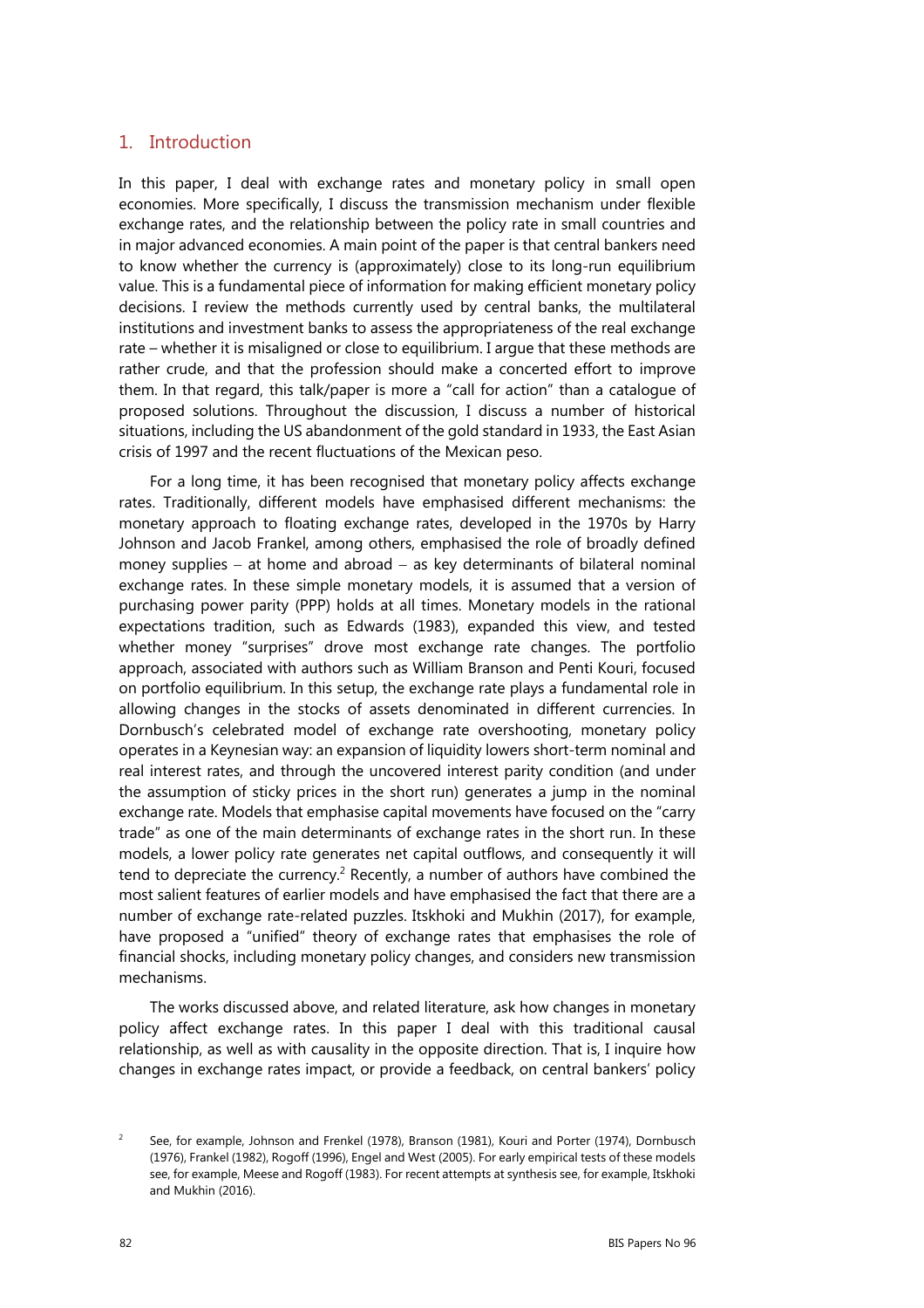decisions. I argue that in this "reverse causality" process it is fundamentally important to understand whether the (real) exchange rate is close to its long-run equilibrium value.

The rest of the paper is organised as follows. In Section 2, I provide a brief discussion of the transmission mechanism of monetary policy in small open economies. In Section 3, I deal with the feedback from the policy rate in a foreign country into domestic policy decisions. I argue that there is recent evidence of "policy spillover" from advanced to emerging countries. In Section 4, I discuss the devaluation of the dollar in 1933, one of the most important and well known devaluations in the history of monetary economics. I ask whether at the time the dollar was overvalued, or if, on the contrary, its devaluation may be seen as some sort of "currency manipulation". In Section 5, I discuss and review the alternative methods used by the economics profession to assess whether the (real) exchange rate is close to its longrun equilibrium. I argue that these methods have changed very little in the last 25 years or so, and that they provide only imprecise measures of possible real exchange rate misalignment. I point out that it is important that the profession develops better models to deal with this particular problem. In this section, I also discuss recent (2015– 17) developments in Mexico, including the way in which the rapid depreciation of the peso affected the central bank's policy decisions. Finally, Section 6 concludes.

#### 2. The transmission mechanism and exchange rates

The traditional transmission mechanism of monetary policy under flexible exchange rates and inflation targeting is the yield curve – see any model in the Mundell-Fleming tradition. The central bank changes the policy rate – usually a very short-term interbank rate – with the expectation that this change will be transmitted along the yield curve, and will affect longer-term interest rates, which, in turn, will impact consumption decisions by households and investment decisions by firms. In the case of the United States, the expectation is that changes in the federal funds rate will be reflected in the 10-year Treasury note yield. It is this longer-term benchmark rate that affects economic agents' expenditure decisions, including households' expenditure on big ticket items. In discussing the transmission mechanisms of monetary policy, Leamer (2007) has recently argued that the most important effect of changes in the long interest rate is on the housing sector.

For some time now – approximately since the first decade of the 21st century – there has been concern among experts that monetary policy in the United States – and in other advanced countries or monetary unions, for that matter – has lost effectiveness and power. Long-term interest rates seem to be much less responsive to changes in the policy rate. Perhaps the clearest manifestation of this phenomenon happened after July 2004 in the United States. Starting in that month, the Federal Reserve hiked its policy rate by 425 basis points. However, the longer-term rate (10 year Treasuries) did not change, or changed very little. This is what the then Fed Chairman Alan Greenspan referred to as the "conundrum". The most common explanation for this phenomenon is that in a globalised economy with interconnected financial markets, longer-term interest rates are determined by the global interaction between savings and investment, and are not susceptible to being influenced by local monetary policy, not even by large countries' central banks. This view came to be known as the "saving glut" perspective, as proposed and defended strongly by Ben Bernanke.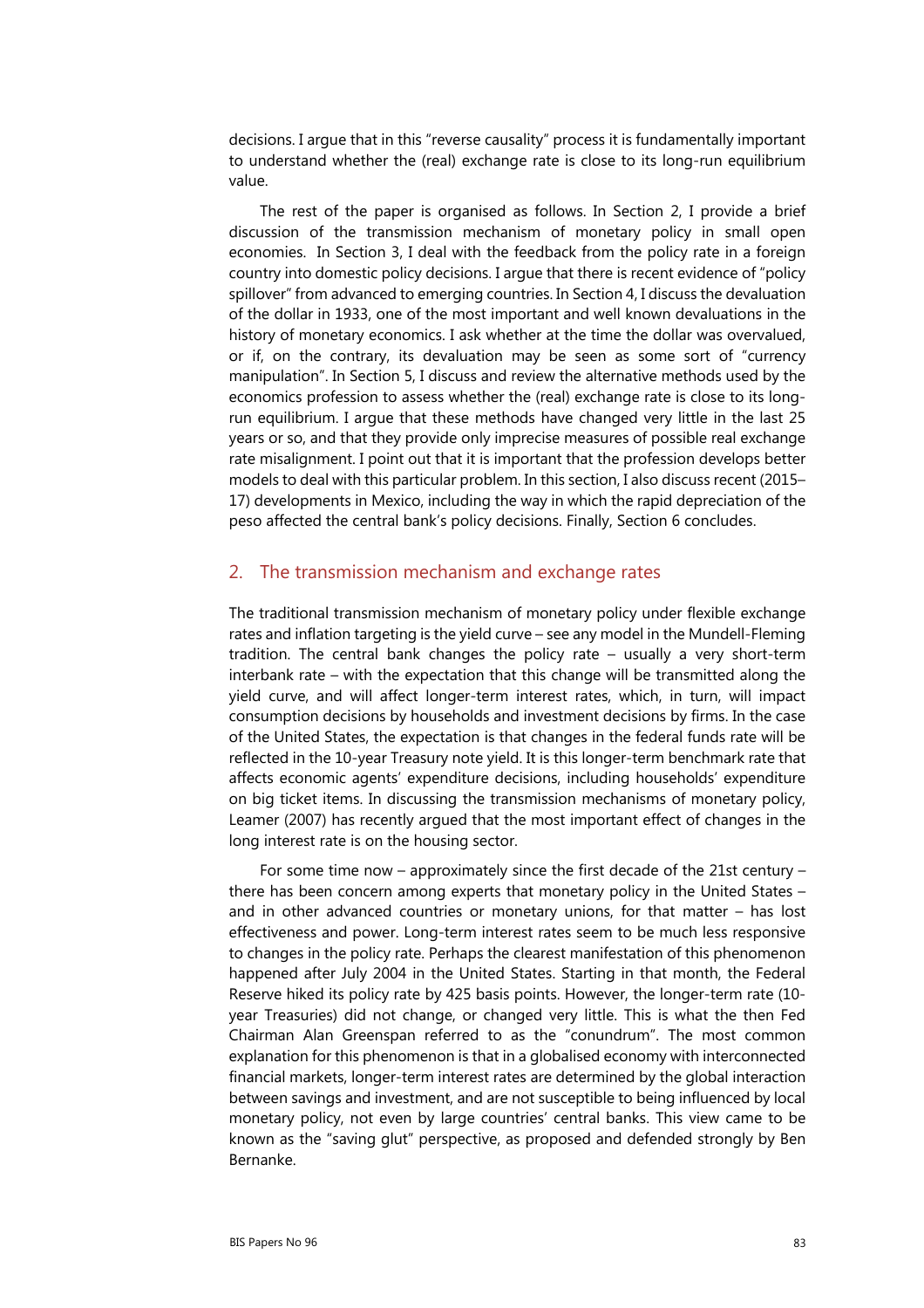This point has been acknowledged by a number of central bankers. For example, in a 2016 presentation made at a conference in Singapore, the Governor of the Central Bank of Iceland Már Gudmundsson argued, persuasively, that the traditional interest rate transmission mechanism is weakened (or broken) in open economies in the 21st century. This is particularly so if the country in question is very small, as in the case of Iceland, New Zealand, Thailand, Chile and similar nations. Governor Gudmundsson argues that, under these open economy circumstances, the main mechanism of transmission ceases to be the yield curve, and is replaced by the nominal exchange rate.

This "exchange rate" transmission mechanism works as follows: a hike in the central bank policy rate will generate, through the "carry trade", an exchange rate appreciation. The stronger currency, in turn, will generate downward pressure on prices – through some version of the law of one price for tradable goods – and in this way will reduce the inflationary pressure in the domestic economy. Likewise, a reduction in the policy rate will prompt currency depreciation, and through this mechanism, will generate upward pressure on prices. In addition, currency depreciation will result in export expansion and an increase in domestic activity. Changes in foreign central bank policy rates will also have an impact on the value of the domestic currency: a hike in international interest rates generated by a federal funds rate increase will tend to depreciate the currency of small countries, and through this channel affect domestic prices.

In order to understand fully the transmission mechanism through exchange rate channels, it is important that models can answer two questions: (i) what is the impact of changes in domestic (and foreign) policy interest rates on the exchange rate (both bilateral and multilateral), and (ii) what is the "pass-through" coefficient that translates changes in the exchange rate into changes in domestic inflation. I address these two issues from Iceland's perspective in the second part of this report.

To the extent that monetary policy is, indeed, transmitted through exchange rate changes, it is natural that the central bank in a small open economy will take the exchange rate into account – either directly or indirectly – when formulating policy. In particular, central bankers should be concerned whether the real exchange rate is close to equilibrium, or if it is misaligned. If a country is facing misalignment, monetary policy actions triggered by inflation considerations may exacerbate this disequilibrium. This means, that there are reasons other than "fear of floating" for central bankers to worry about exchange rates – see Calvo and Reinhart (2000) on fear to float. I address some of these issues in the second part of this report, as well as in the annex devoted to real exchange rate overvaluation.

## 3. Monetary "policy "spillovers"

An important policy issue for small open economies with inflation targeting and flexible exchange rates is how their central banks should react when advanced countries' central banks (and, in particular, the Federal Reserve and/or the European Central Bank) change their monetary policy stance. According to traditional models of international macroeconomics (ie the Mundell-Fleming model, in many of its versions), under flexible exchange rates countries are able to undertake independent monetary policies, and don't face the "trilemma".

That is, according to these traditional models, central banks in small open economies do not have to follow (or even take into account) the policy position of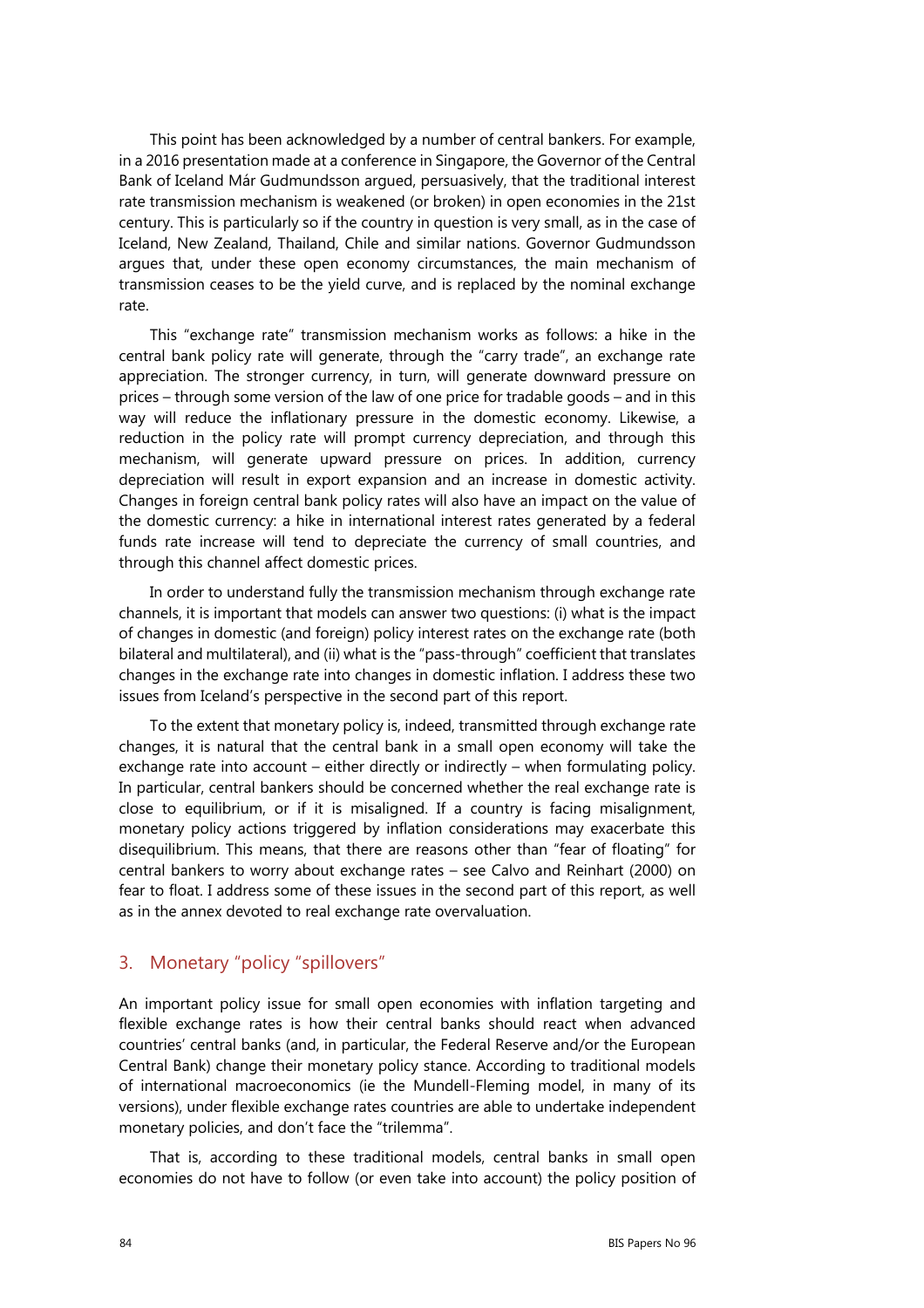the advanced nations, such as the United States and the euro area. More recently, however, some authors, including, in particular, Taylor (2007, 2013, 2015), and Edwards (2012, 2015a, b) have argued that, even under flexible exchange rates, there is significant policy interconnectedness across countries. In a highly globalised setting, even when there are no obvious traditional reasons for raising interest rates, some central banks will follow the Fed. This phenomenon may be called "policy spillover", and could be the result of a number of factors, including the desire by central banks to protect domestic currencies from "excessive" volatility. If this is indeed the case, then even under flexible exchange rates there is no such a thing as true "monetary independence".

The late Ron McKinnon from Stanford University captured this idea, when in May 2014 he stated at a conference held at the Hoover Institution that "there's only one country that's truly independent and can set its monetary policy. That's the United States."

Of course, not every co-movement of policy rates should be labelled as a "spillover". It is possible that two countries (the United States and, say, Colombia) are reacting to a common shock – a large change in the international oil price, for example. A "spillover" would happen if, after controlling by those variables that usually enter into a central bank policy reaction function – the traditional Taylor rule variables, say – there is still evidence that the smaller central bank has followed the Fed.

As Clarida (2014), Edwards (2017a), Taylor (2015) and others have recently argued, there are at least two reasons why it may be optimal for central banks in small economies to include the interest rate of advanced countries central banks in their policy reaction function.3 The first has to do with what Calvo and Reinhart (2000) called "fear to float". This phenomenon is usually present in countries where there is significant currency mismatch in the banking sector. There is plenty of evidence from Latin America – Chile in 1982, Mexico in 1994, Argentina in the 2000s, for example – that indicates that, due to currency mismatch, large devaluations create havoc in the financial sector. If interest rate hikes by foreign central banks result in a (large) depreciation of the domestic currency, it may be optimal for the domestic central bank to react by hiking its own policy rate, as a way of avoiding the balance sheet effects of the depreciation in the context of significant currency mismatches.

The second reason for "policy spillover" has to do with potential real exchange rate misalignment. If currency "overvaluation" is costly – and there are many reasons why this is, indeed, the case – then it may be optimal for the central bank to take misalignment into consideration when undertaking monetary policy. For instance, it is possible that an increased degree of overvaluation will undercut exports, resulting in a large future output gap. This was the case of Mexico during 2015–17.

#### 3.1 A simple framework

In a world with two countries, this situation is captured by the following two policy equations, where  $r_p$  is the policy rate in the domestic country,  $r_p^*$  is the policy rate in the foreign country, and  $x$  and  $x^*$  are vectors with the traditional determinants of policy rates (the elements in standard Taylor rules, for example), such as deviations of

<sup>3</sup> It should be noted that I am referring here to the direct inclusion of the foreign policy rate in the reaction function. From early on it was understood that the exchange rate was part of any country's Taylor rule, as long as there is not a zero "passed through" coefficient.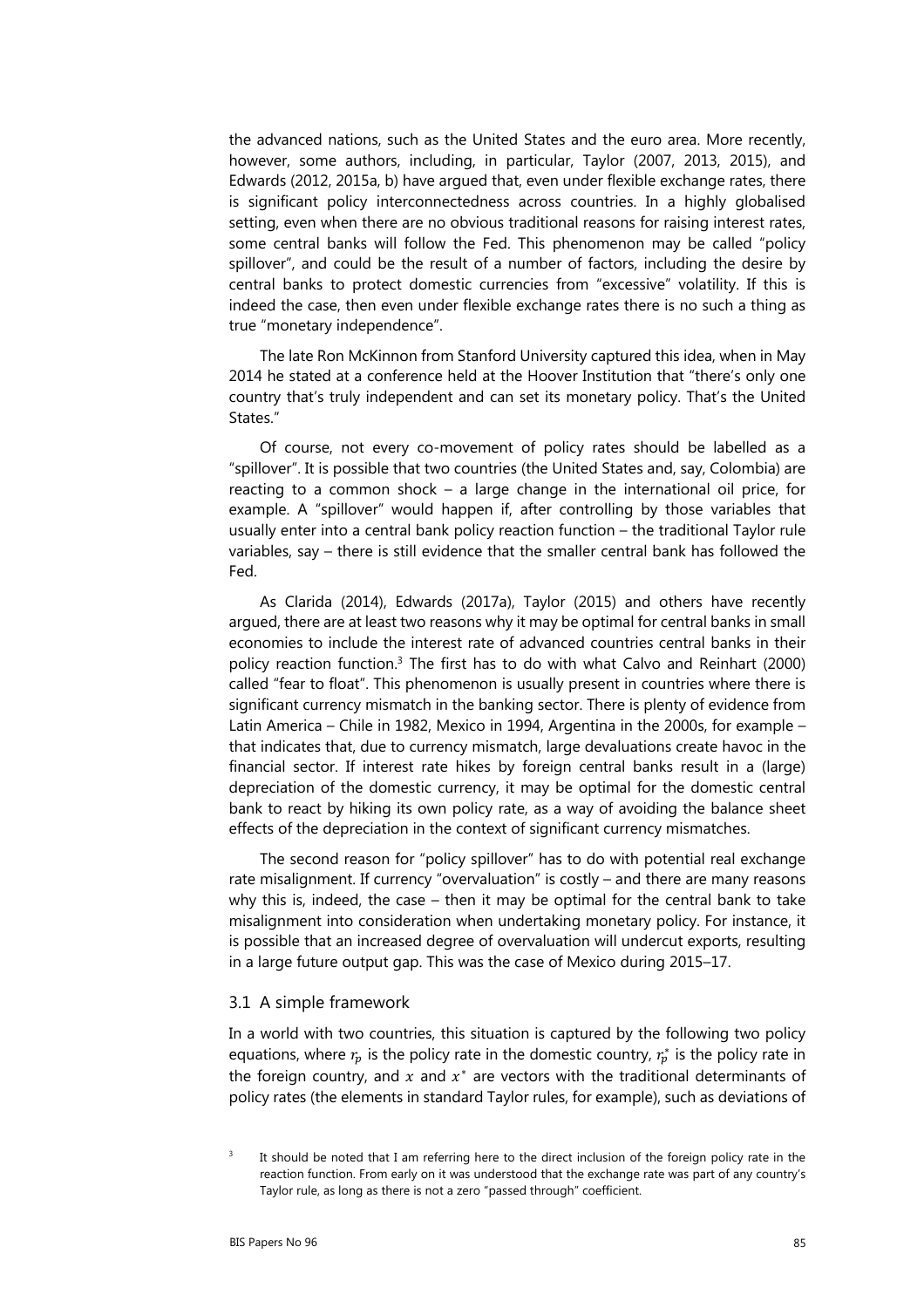inflation from their targets and the deviation of the rate of unemployment from the "natural" rate:

$$
r_p = \alpha + \beta r_p^* + \gamma x \tag{1}
$$

$$
r_p^* = \alpha^* + \beta^* r_p + \gamma^* x^*.
$$
 (2)

In equilibrium, the monetary policy rate in each country will depend on the other country's rate.4 For the domestic country the equilibrium policy rate is (there is an equivalent expression for the foreign country):

$$
r_p = \frac{\alpha + \beta \alpha^*}{1 - \beta \beta^*} + \left(\frac{\gamma}{1 - \beta \beta^*}\right) x + \left(\frac{\beta \gamma^*}{1 - \beta \beta^*}\right) x^*.
$$
 (3)

Changes in the drivers of the foreign country's policy interest rate, such as  $\alpha^*$ ,  $\beta^*$ ,  $\gamma^*$ , or  $x^*$ , will have an effect on the domestic policy rate. This interdependence is illustrated in Graph 2, which includes both reaction functions (1) and (2). PP is the policy function for the domestic country, and P\*P\* for the foreign nation. The initial equilibrium is at point A. As may be seen, a higher  $x^*$  (say the gap between the actual and target inflation rate in the foreign country), will result in a shift to the right of  $P^*P^*$  and in higher equilibrium policy rates in both countries; the new equilibrium is given by B.<sup>5</sup> Notice that in this case the final increase in the foreign policy rate gets amplified: it is larger than what was originally planned by the foreign central bank. The extent of the effect of the foreign country's policy move on the domestic country policy rate will depend on the slopes of the two curves; these, in turn, depend on the parameters of equations (1) and (2).

Given the concerns that have emerged in central banks from around the world in the last few years, it is possible to think that in some countries the actual policy rate would include other global variables, including the long rate in the world economy  $(r^{*L})$  and the extent of uncertainty in global financial markets  $(\mu)$ . In this case, equation (2) would become:

$$
r_p = \alpha + \beta r_p^* + \gamma x + \delta r^{*L} + \theta \mu \tag{4}
$$

In a number of papers, Edwards (2012, 2015a, 2016) estimated this type of equation for a group of small open economies in Latin America and Asia. His findings suggest that, indeed, there have been "policy spillovers" in most of these countries. However, it is in the Latin American nations – Chile, Colombia, and Mexico – where this phenomenon has been stronger during the period under study, 2000–09. Similar results were obtained by Han and Wei (2018).

For a small nation's central bank, a key question is whether it should take into account explicitly policy decisions by large banks, such as the Federal Reserve or the European Central Bank. Interestingly, when asked about this issue, most central bankers state that their institution has a well defined process, or monetary rule, which takes into account the development of domestic and international variables, but that they do not follow the lead of other central banks. If pressed on the subject, many

<sup>4</sup> The stability condition is  $\beta \beta^*$  < 1. This means that in Graph 2 the P\*P\* schedule has to be steeper than the PP schedule.

<sup>5</sup> The new equilibrium will be achieved through successive approximations, as in any model with reaction functions of this type, where the stability condition is met.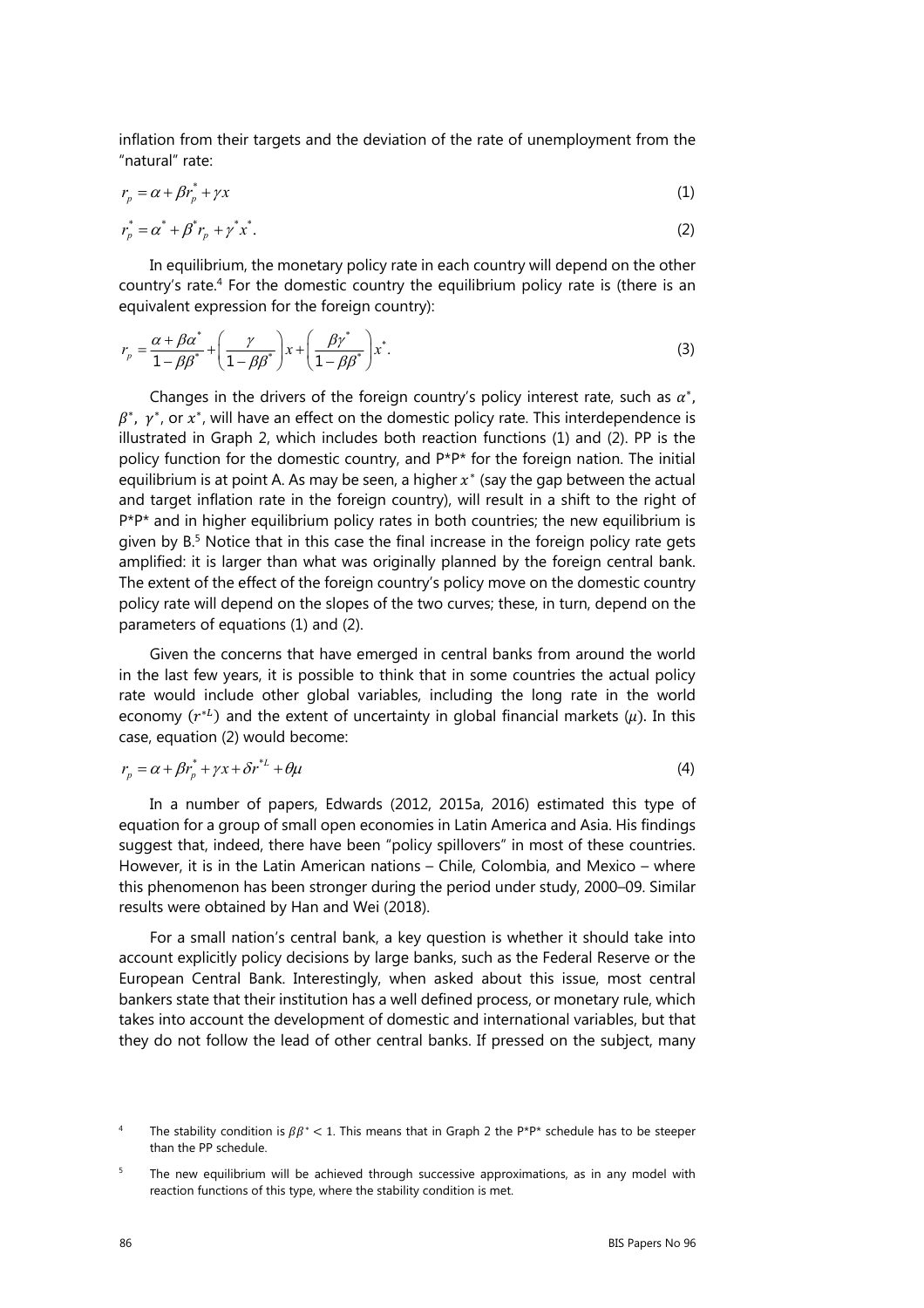central bankers become agitated and offended. For them, following a major central bank is a mistake, something that "serious" central bankers do not do.

#### 3.2 Empirical assessment

In a series of papers, I estimated a number of error correction models of the following type for a group of East Asian and Latin American countries.

$$
\Delta r_t^p = \alpha_0 + \alpha_1 FF_t + \alpha_2 \Delta r_{t-1}^p + \alpha_3 r_{t-1}^p + \Sigma \rho_j x_{jt} + \varepsilon_t.
$$
\n<sup>(5)</sup>

 $r_t^p$  is the policy rate in each of the three countries in period t,  $\mathit{FF}_t$  is the federal funds (target) interest rate, the  $x_{it}$  are other variables that affect the central bank policy actions, including, in particular, the long rate in the foreign country (the United States), inflationary pressures, global perceptions of country risk, and expectations of global inflation: that is, these variables capture what we would normally expect to be included in an expanded Taylor rule type of equation. If there is policy "spillover" the estimated  $\alpha_1$  would be significantly positive, even after controlling for other variables that affect central bankers' decisions. The extent of long-term policy spillover is given by  $-\left(\frac{\alpha_1}{\alpha_3}\right)$ . If, for example,  $-\left(\frac{\alpha_1}{\alpha_3}\right)=1$ , then, there will be full importation of Fed policies into domestic policy rates. Parameter  $\gamma$  allows for the adjustment to a new equilibrium policy rate to be cyclical; this, however, is unlikely. In equation (6), the timing of the variables is contemporaneous. The purpose of these analyses is to determine whether historically central banks have taken into account the evolution of the Federal Reserve policy rate when changing their own policy rates (the period of analysis was restricted to 2000–08, in order to avoid the "zero pound" problem, and to exclude the QE period).

From a methodological perspective, the plan is to start with a bivariate specification that regresses the domestic policy rate on the foreign policy rate, and then to add additional covariates suggested by the theory, in an attempt to "knock down" the coefficient for the federal funds rate. The question is whether comovement between the two policy rates disappears once the "true" determinants of policy decisions in the small country are included in the regression. If, after including a series of "monetary policy rule" covariates, the coefficient of the foreign policy rate continues to be significantly positive, we can state that there is some evidence suggesting the existence of "policy spillovers". In order to simplify the discussion, in this paper I only present the multivariate results.

In Table 1, I present the results from the estimation of equations of the form of (5), using instrumental variables, for a group of three East Asian countries for the period 2000–08 (I use weekly data): Korea, Malaysia and the Philippines. These three nations provide an interesting and varied sample: Korea and the Philippines had (some degree of) currency flexibility during 2000–08, while during most of the period under study Malaysia had fixed exchange rates (relative to the USD). Moreover, these three East Asia nations' central banks were de facto (but not necessarily de jure) quite independent from political pressure; and Korea and the Philippines followed inflation targeting. $6$  In Table 2, I present the results for a sample of three Latin American countries (Chile, Colombia, and Mexico). All three of these countries had flexible exchange rates, followed an inflation targeting policy, and had independent central

<sup>6</sup> For indices of central bank transparency and independence, see Dincer and Eichengreen (2013).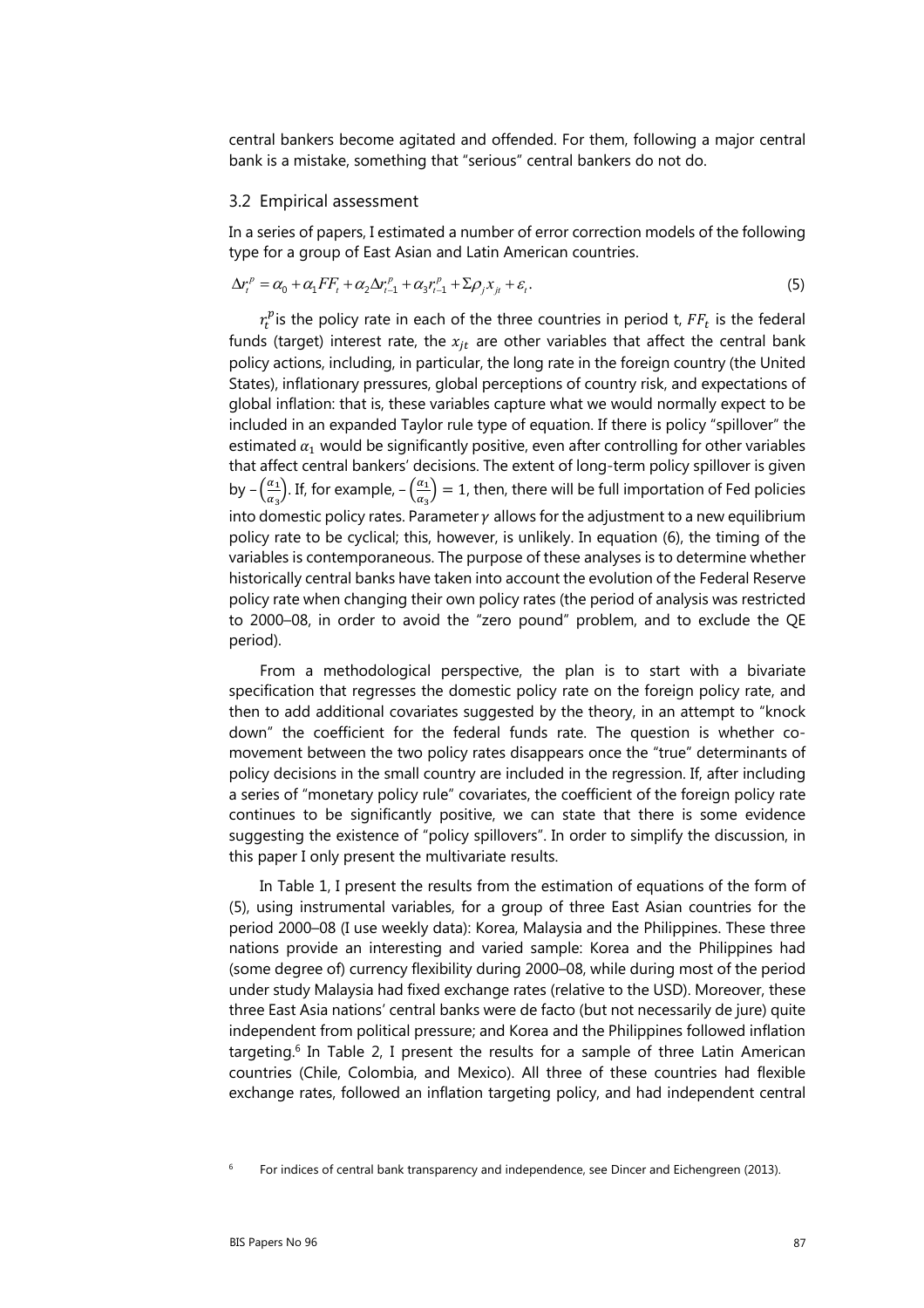banks during the period under analysis. The definition of the covariates is clear from the two tables.7

The most important findings may be summarised as follows. (1) For East Asia, the coefficients of the traditional Taylor rule components (inflationary pressures and domestic growth) are not significant, suggesting that during this period these countries implemented monetary policy following a criterion that differed from traditional Taylor rules. (2) There is, however, evidence that changes in the policy stance in the United States were transmitted, to some extent, to these East Asian nations. (3) The magnitude of the monetary policy "spillover" coefficients is much smaller in East Asia than in Latin America (compare tables 1 and 2). As may be seen, the coefficients for the impact effect are smaller in the East Asian case. But, more importantly, the long-term pass-through coefficient is significantly smaller in East Asia than in Latin America. Compare, for instance, equations (1.1) and (2.1), which have the same specification. According to (2.1) the long-run pass-through in the Latin American nations is a relatively high 0.68, while it is only 0.29 in the East Asian nations. Interestingly, this historical difference in response is consistent with central banks behaviour in the period December 2015 through November 2017 (the time of writing): the Latin American countries tended to follow the Fed – and in some cases, they even tried to pre-empt the Fed – and raised their policy rates, while the East Asian nations stayed "on hold".

All in all, then, the evidence summarised in these two tables provides some support to the view that under floating exchange rates there is a "policy spillover" from the large countries to the small ones. Taylor (2013) has argued that this calls for enhanced policy coordination across central banks.

## 4. Some history: the devaluation of the dollar in 1933 and monetary policy

In this section, I discuss one of the most important historical episodes where exchange rate and monetary policy interacted with each other. In late January 1934, President Franklin Delano Roosevelt devalued the dollar with respect to gold. The century-old parity of \$20.87 per ounce of fine gold was altered, and a new price, which lasted until August 1971, was established at \$35 per ounce of gold. The accepted view among economic historians – from Friedman and Schwartz to Bernanke – is that the abandonment of the gold standard and the devaluation of the dollar were at the heart of the US economic recovery from the Great Depression.<sup>8</sup>

## 4.1 The abandonment of the gold standard and the devaluation of the dollar

From today's perspective, it is difficult to imagine the depth of the Great Depression. Between 1929 and 1932, gross domestic product (GDP) measured in current dollars almost halved, production of durable goods, including automobiles, dropped by 81%, and the value of agricultural production fell by an astonishing 63%. During the same period, employment declined by almost 50%, and the number of unemployed

<sup>7</sup> For details and sources, see Edwards (2016).

 $\circ$  Parts of this section draw on Edwards (2017b) and Edwards (2018). For a complete and detailed analysis of the process that led to the devaluation of the dollar and its repercussion on monetary policy, see Edwards (2018).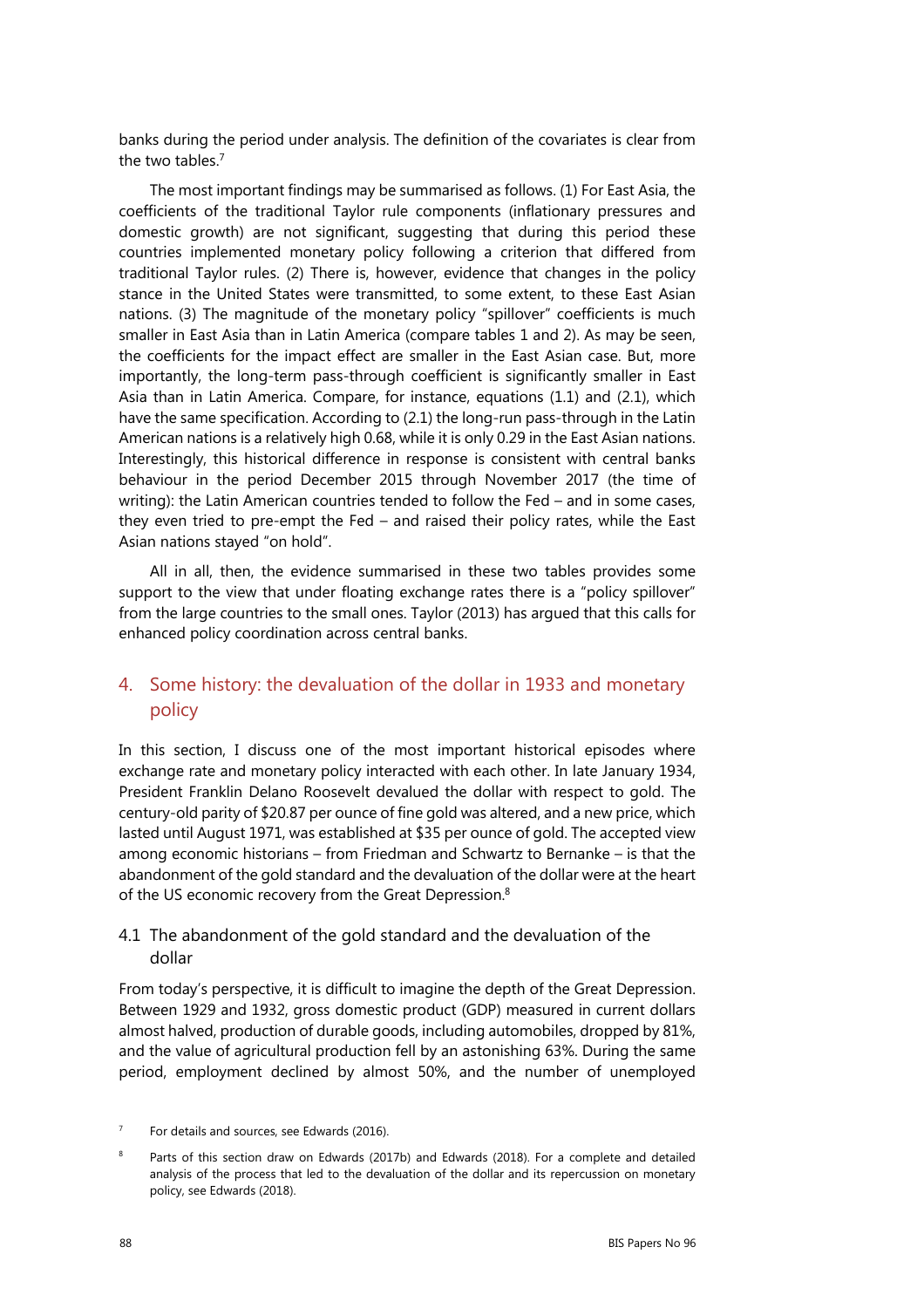surpassed 15 million. Those that still had jobs were earning much less than during 1929: according to the Federal Reserve, average wages declined by 67%, and cash income in the rural sector fell by more than 70%.

One of the most destructive aspects of the crisis was the generalised decline in prices. Between mid-1929 and mid-1932, the index of wholesale prices went down by approximately 70%, while the cost of living declined by 40%. Things were particularly bad in the agricultural sector, where the prices of some crops were so low that it was not worth harvesting them. Between 1919 and 1932, the average value of an acre of land for farming declined by almost 60%; the average price of cattle dropped by 63%, and that of hogs by almost 80%. The price of a dozen eggs went from 41.3 cents in 1919 to only 14.2 cents in 1933 – a decline of 66%. A bushel of wheat that in 1919 had commanded \$1.53 was sold at 13.5 cents in 1932. And the price of cotton, the commodity that Roosevelt would monitor throughout his first presidency, experienced a decline from 35.34 cents per pound in 1919, to 6.52 cents in 1932 – a reduction of 82%.

As soon as he was sworn in as President, Roosevelt said that he wanted to see a price of cotton above 10 cents a pound by the end of 1933. In May, however, his goal became more ambitious, and he announced that the objective of his economic policy was to return agricultural prices to their 1926 level.

The dollar was devalued in stages: on 19 April 1933 the President announced that the country had abandoned the gold standard. Gold exports were forbidden. Not only that, individuals and institutions had to sell all of their gold holdings to the Federal Reserve at the old parity of \$20.87 per ounce. On 5 June, Congress passed a Joint Resolution abrogating the gold clause in contracts. In mid-October a "gold buying program" was implemented in an effort to generate an increase in agricultural prices. On 15 January 1934, the president announced that he was asking Congress to pass a new Gold Act. On 30 January, the new legislation was passed. The next day, the president devalued the dollar officially to \$35 per ounce of gold. At this point, the United States committed itself to buying and selling gold in the international market at that particular price.

Graph 2 contains monthly data from 1915 through 1940 for the quantity of money (M2), the monetary base (or high powered money), the stock of monetary gold, and the multiplier. The April 1933–January 1934 period, which corresponds to the months that elapsed between the abandonment of the gold standard and the official devaluation of the dollar, is shaded. The story that emerges from these graphs is well known and forms part of the "received wisdom" on the Great Depression mentioned above. Although the monetary base increased by 18.3% between September 1929 and April 1933, the stock of M2 money declined by 34.7% during the same period. The reason for this drop was the collapse of the multiplier. Although the stock of monetary gold remained flat, at approximately \$4.1 billion, it experienced significant month-to-month variations in 1931, 1932 and early 1933. Graph 2 also shows the relaxation in monetary conditions after the January 1934 (official) devaluation of the dollar. As may be seen, this was the result of the increase in base money, which, in turn, was the consequence of large gold inflows: the multiplier remained essentially flat (more on this below). Finally, this graph also captures the change in monetary policy stance in 1937, when the Federal Reserve began to sterilise monetary inflows.

In Graph 3, I present weekly data on the USD/sterling and USD/French franc spot exchange rates between 1921 and 1936. Both rates are in the form of "dollars per unit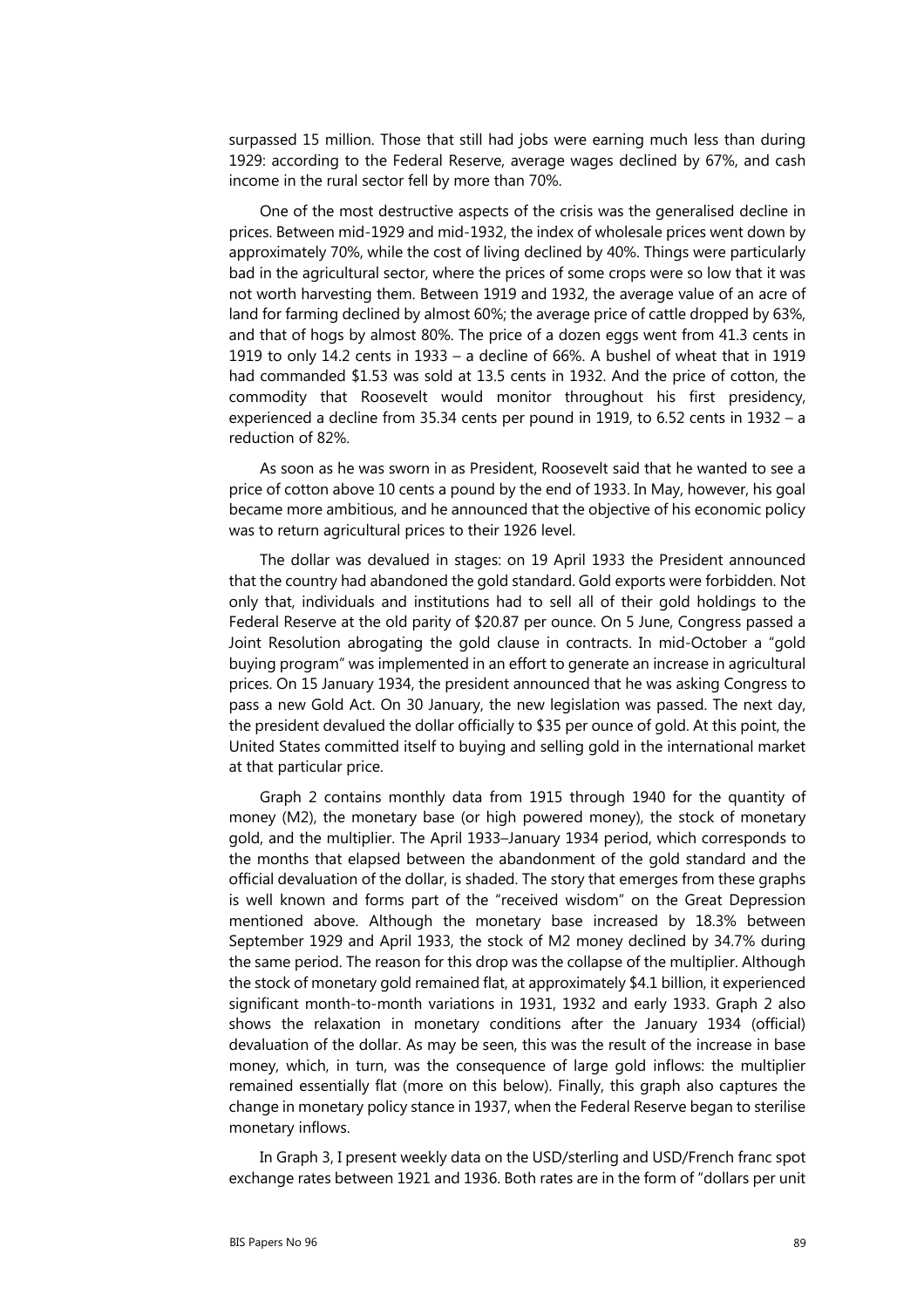of foreign currency". As before, the transition period between April 1933 and January 1934 is shaded. This graph captures much of the history of global currencies during these years, including: (a) the return of Britain to gold in May 1925; (b) the re-pegging of the franc to gold (at a much depreciated level) in late 1926; (c) the devaluation of the USD in April 1933; (d) the period of a "managed" currency between April 1933 and January 1934; (e) the adoption of the new dollar gold parity in January 1934; and (f) devaluation of the French franc in October 1936.

#### 4.2 1934: Gold and monetary policy

The first full year of recovery, with a new (more depreciated) currency, was 1934. Output was up in almost every sector, unemployment declined, and prices began to recuperate. Of course, the Depression was not completely over, but the freefall had been arrested and there was hope.

As Milton Friedman, Ben Bernanke and Allan Meltzer, among others, have emphasised, the most important factor behind these developments was a profound change in monetary policy. For the first time since 1927, the broadly defined quantity of money increased throughout the year (see Graph 2). At the heart of this policy change was the decision by the Federal Reserve to allow large inflows of gold triggered by the devaluation of the dollar to be translated into higher liquidity and credit. That is, the central bank made no attempt to "sterilise" gold inflows by selling securities to the public, and in that way mopping up liquidity from the system. With an expansion in money and credit came a jump in confidence, higher investment, enhanced sales and a reduction in unemployment. The New Deal policies, including the more controversial ones such as the National Recovery Administration (NRA) and the Agricultural Adjustment Act (AAA), also contributed to the change in mood and renewed optimism, by making clear that the government was willing to try anything in order to bring the Depression to an end.<sup>9</sup>

Between January and December 1934, the stock of monetary gold more than doubled in the United States, going from \$3.9 billion to \$8.1 billion. Part of this increase – a little over \$2.5 billion – was the result of the devaluation of the dollar, which allowed the Treasury to reprice its stock of bullion (received from the Federal Reserve) at \$35 an ounce. But more important than repricing were the large amounts of gold that came into the country immediately after the Gold Reserve Act was passed in late January 1934. More than \$750 million flew in during February alone – \$239 million from London, \$124 million from Paris – another \$262 million in March, and \$155 million in April.<sup>10</sup>

Several factors were behind these very large shipments. First, as required by the newly passed Gold Reserve Act, after the devaluation the Treasury was willing to buy unlimited amounts of gold in foreign markets at \$35 an ounce. This was a significant difference with respect to the second half of 1933. Second, although the devaluation was smaller than what was permitted under the Thomas amendment, it was large enough to give investors' confidence that there would be no additional adjustments in the medium term. Third, most people believed that the United States was on the

<sup>9</sup> Most economic historians, however, have concluded that neither the AA nor the NRA contributed to the recovery itself. In fact, a number of analysts have argued that both these programmes introduced significant distortions into the economy, and resulted in lower investment. See, for example, the essays collected in Bordo, Goldin and White (1998).

<sup>10</sup> Crabbe (1989).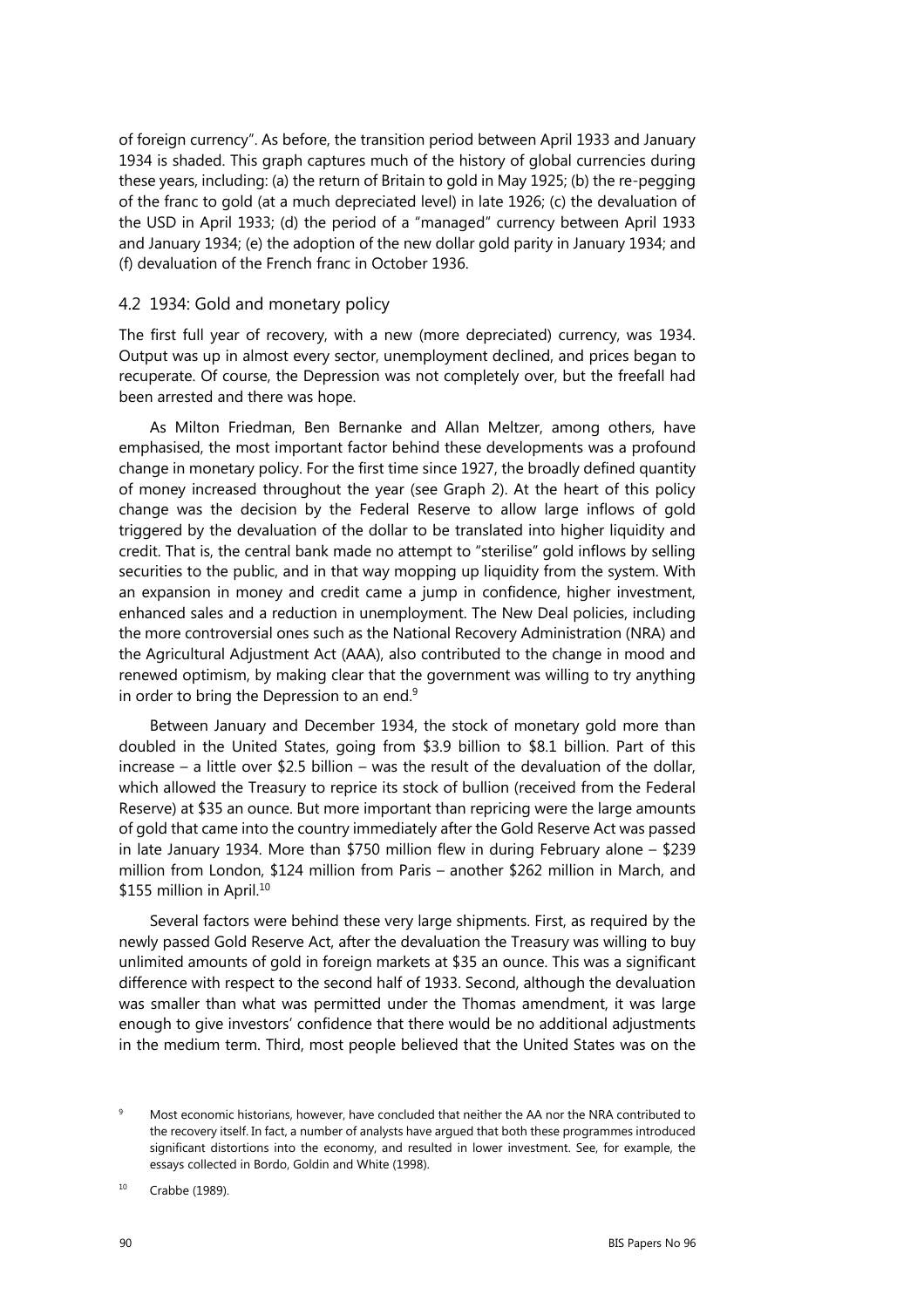recovery path. There was, also, an increasing feeling in financial centres that the gold bloc countries were in an untenable position and that sooner rather than later they were going to abandon the gold standard and devalue their currencies.

The decision to allow gold inflows to be reflected in higher liquidity was momentous. This change in policy, however, was not due fully to the Federal Reserve. After the Gold Reserve Act of 1934, it was the Treasury and not the central bank that controlled the policy towards gold and exchange rates. The Treasury paid for bullion by issuing gold certificates, which were deposited at the Fed. After receiving the certificates, the central bank "printed money" – fresh dollars – which were then used by the Treasury to pay foreigners for their gold.<sup>11</sup> It was this "printing of money" that resulted in higher liquidity. As Allan Meltzer has noted, Fed officials – including Marriner S Eccles, the new Chairman who took over from Eugene Black in late 1934 – continued to be concerned about possible bouts of inflation, and were leery about the rapid increases in liquidity. When it came to monetary policy, between 1934 and 1941 the Federal Reserve was in the back seat: its leaders "opposed devaluation, silver purchases or increases in money unless they increased consumers' purchasing power".12

#### 4.3 Was the US dollar overvalued in 1933?

When analysing this historical episode in US monetary history, it is unavoidable to ask whether in 1933 the dollar was overvalued, or if, on the contrary its value was consistent with "economic fundamentals". Interestingly, in the late 1920s and early 1930s, technical analyses on these issues were mostly confined to purchasing power parity calculations. Indeed, this method had been used by Cassel and Keynes when looking at the interwar situation in Europe.<sup>13</sup> There are no discussions in contemporary – and by this I mean 1932 and 1933 – diaries, correspondence or memoirs on whether in the dollar was out of equilibrium (for more detail, see, for example, Edwards (2018)).

Analysing in detail whether the dollar was misaligned in the early 1930s is beyond the scope of this paper. However, and in order to have some notion about orders of magnitude, Graph 4 displays the evolution of two monthly trade-weighted real exchange rate indexes for the USD for this period – RER4 and RER5. The RER4 index includes the currencies of Canada, France and the United Kingdom: the RER5 adds Italy and Switzerland. These indexes have a base of 1913=100. The graph captures, clearly, the effects of a number of shocks and policy decisions on the US real exchange rate. In particular, it is possible to see the consequences of the suspension of the gold standard during the Great War, the return to the gold standard by the sterling area countries (Canada and the United Kingdom) and Switzerland in 1925, the return to gold by Germany in 1924, and by France and Italy in 1926. The devaluation of sterling in September 1931 is captured by the positive spike in the RER during that month; and the devaluation of the dollar in 1933–34 by a spike in the opposite direction in both indices. The devaluation of the French and Swiss francs is also clearly captured by the data.

- 12 Meltzer (2003, p 465).
- 13 Cassel (1922), Keynes (1924).

<sup>&</sup>lt;sup>11</sup> As noted by Friedman and Schwartz (1963, p 473), since the Treasury used newly created money to pay for gold, these operations did not put any pressure on the budget.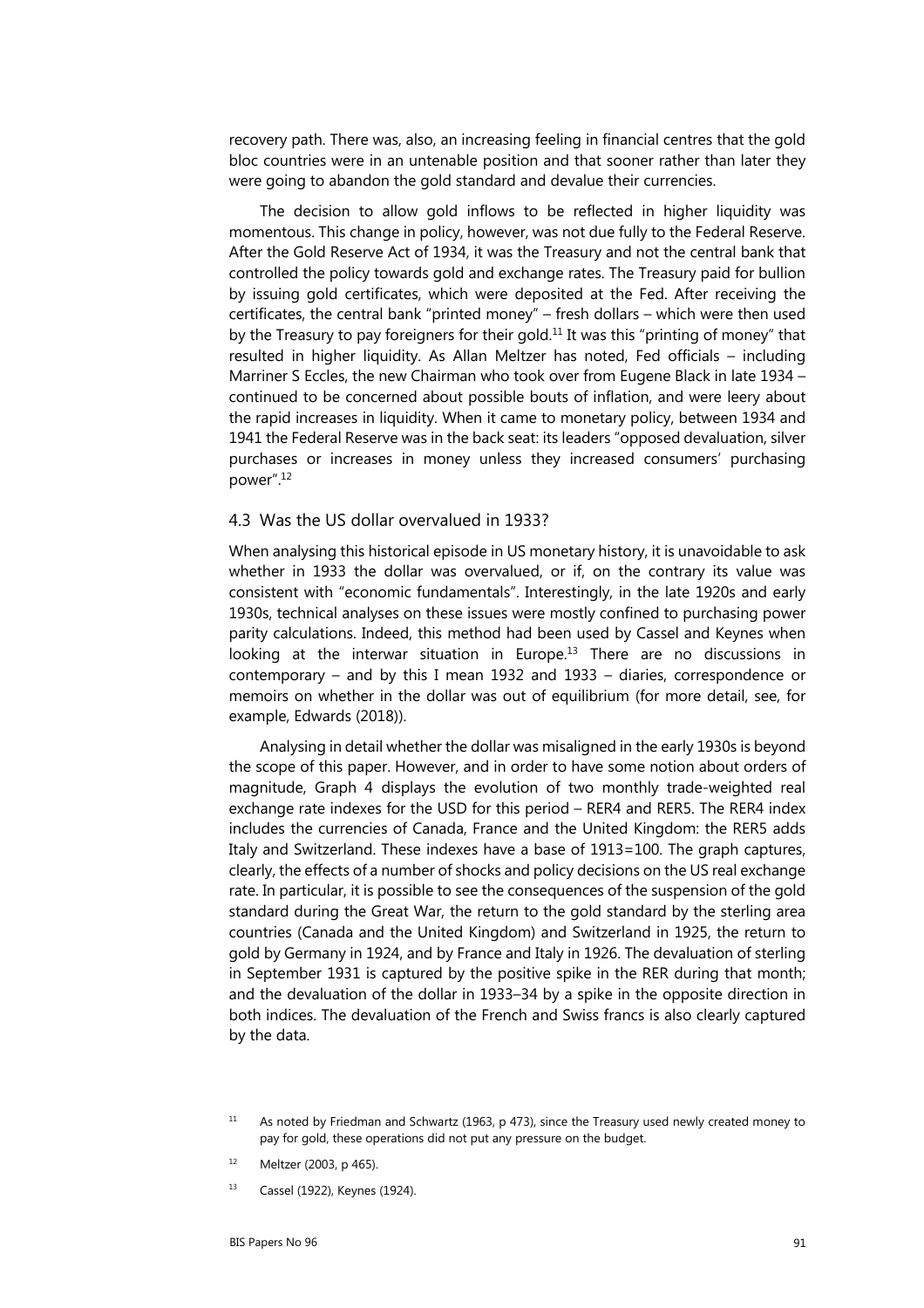Graph 5 presents data on the evolution of the current account balance over GDP for 1919–37. As may be seen, in every year between 1919 and 1933 the United States ran a current account surplus. These were very large in the years immediately following the Great War, reflecting the very high prices of agricultural commodities. After 1923 the surpluses hover at around 0.5% of GDP.

Graphs 4 and 5 show that (i) in late 1932 the RER indexes for the USD were between 12% and 16% higher – that is, more appreciated – than in 1913. That is, the dollar was approximately 14% stronger than it had been just before the war; and (ii) in 1931, 1932 and 1933, the United States was still experiencing a current account surplus. This was true in spite of the fact that, as pointed out by Wigmore (1987) and Temin and Wigmore (1990), foreign central banks and foreign investors withdrew significant amounts of gold during that period. However, it is important to stress that, although there were significant week-to-week fluctuations in gold flows, the overall contribution of the current account to the stock of bullion was positive in 1931 and 1932.

Taken together, these two facts suggest that the US dollar may have been slightly overvalued at the time. This would have called for a small correction in the exchanges relative to the pre-war levels. However, neither the RER data nor the current account information indicate that a massive correction of the exchanges was needed from a purely "fundamentals" point of view. It was only in the years that followed that economists embarked on detailed investigations of whether different currencies were close to their long-run "equilibrium". In early 1935, Harry Dexter White wrote a memorandum at the Treasury where he argued that at that time the dollar was 3% undervalued: according to his calculations, the pound was undervalued by 19%, while the German mark was overvalued by 27%.<sup>14</sup> In 1936, and after a long and detailed study, Harris (1936, p 20) concluded that "[i]t is clear from the large inflow of gold into the United States in the years 1934–1935 that the dollar is undervalued."

### 5. Finding equilibrium

The discussion in the previous section, on the abandonment of the gold standard and the devaluation of the dollar in 1934, brings to the fore an obvious issue: what type of method should economists use in trying to determine whether a particular currency is close to its long-run equilibrium? This is an old question in international economics.15

It is possible to classify the different methods used to evaluate the appropriateness of the (real) exchange rate into four groups: (1) models based on the purchasing power parity approach; (2) models based on the country's external sustainability; (3) regression-based models based on real exchange rate "fundamentals"; and (4) an approach based on DSGE models.<sup>16</sup> In this section, I review

<sup>15</sup> There is an extensive literature on trying to determine the equilibrium value of the real exchange rate. A few examples going back to the 1980s include Edwards (1989), Williamson (1994), Wren-Lewis and Diver (1998), Montiel (1999), Edwards and Savastano (2001), Cline and Kim (2010).

<sup>16</sup> For a detailed discussion of this topic, see, for example, Edwards and Savastano (2001). In a comprehensive review article, Isard (2016) points out that there are six methods for assessing equilibrium real exchange rates. However, two of the methods that he describes are variants or submethods of the ones discussed here.

<sup>14</sup> White (1935).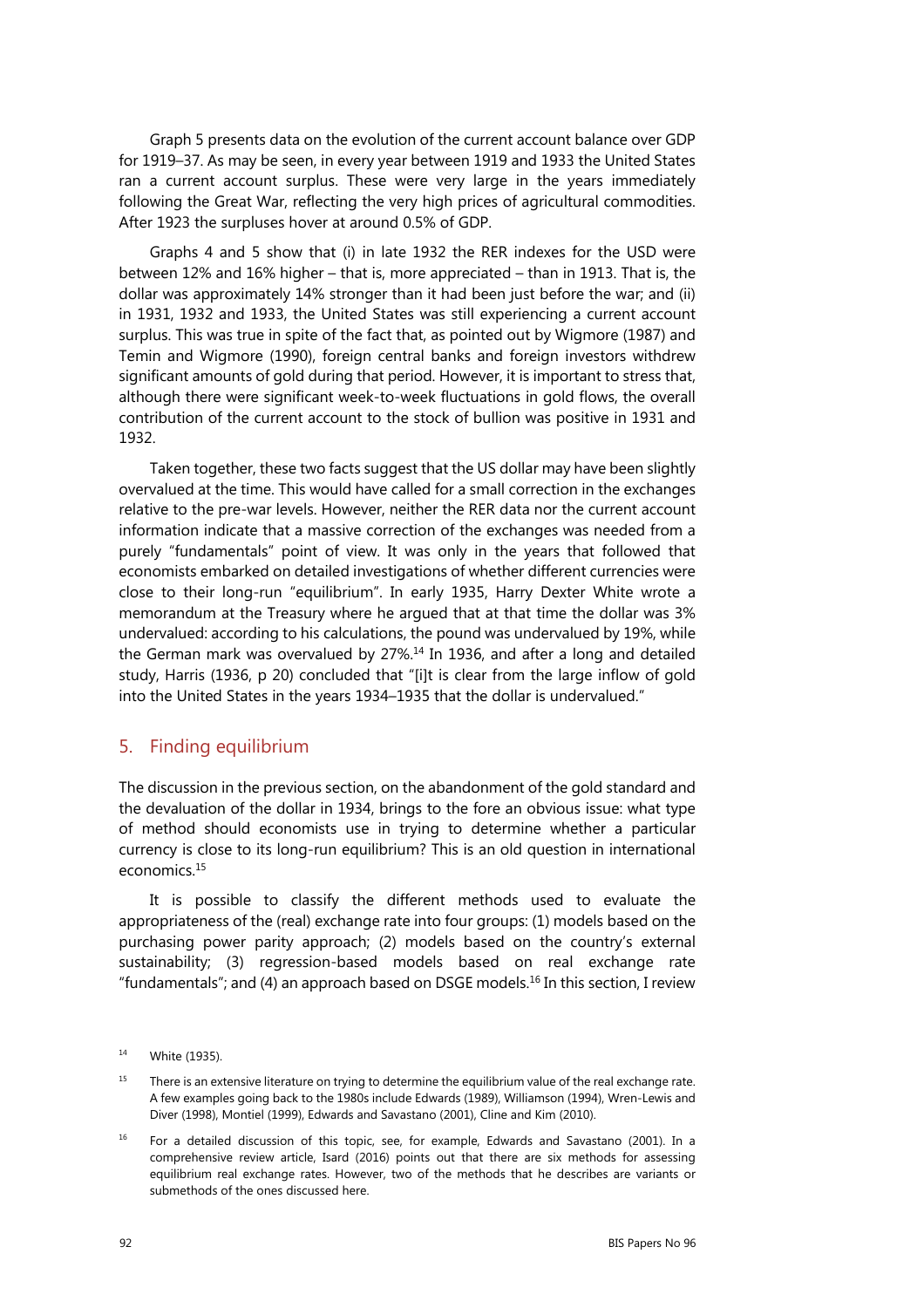them briefly, and I point out that none of them provides a satisfactory way of looking at the problem. I, consequently, argue that the profession should make greater efforts to improve on these methods. I point out that this is important not only for investors or other market participants, but also for central bankers.

#### 5.1 PPP and the equilibrium real exchange rate

As late as the 1930s there were very few economists who had thought thoroughly about the subject. The two most important were Cassel (1918, 1922) and Keynes (1924). Another active participant in this discussion was the Italian economist Bresciani-Turroni (1937), who analysed inflation and the equilibrium value of the German mark after the First World War, and who emphasised the fact that the law of one price did not hold on the aggregate if countries had different production baskets. These three authors based their analyses on variations of the purchasing power parity (PPP) doctrine. While Cassel and Keynes focused on price *levels*, Bresciani-Turroni (1937, p 139) emphasised rates of change, or the so-called "relative" version of PPP.

The PPP approach is based on the notion that, at some point in the past, the real exchange rate was in equilibrium and that the value it had during that "base year" is representative of equilibrium at the current moment. The application of the methodology implies undertaking at least two steps: first, some kind of real exchange rate index is calculated for the base and subsequent years. Second a comparison is made between the value of the index in the current moment and during the "base or equilibrium" year. If, at the present time (or at the time we are evaluating), the real exchange rate index departs significantly from its value during the "base year", it is said that the currency is misaligned. In these analyses, "significantly" is not clearly defined a priori.

Possibly one of the most lucid applications of this methodology was undertaken by Lloyd Metzler (1947), who estimated whether the currency values that the members of the International Monetary Fund had declared as initial equilibrium, in December 1946, were in line with the economically defined equilibrium. In this analysis, Metzler used the average real exchange rate between October 1936 and June 1937 as the "base year" for every country in his sample. Metzler justified the use of this benchmark year as follows (p 117):

"This period was selected because it was relatively close to the war years but at the same time reasonably free of war influences. If an earlier period had been used, difficulties would have arisen from the wave of currency devaluations which occurred in the early thirties and mid-thirties. If later period had been used, on the other hand, complication would have been introduced both by the American depression of 1937– 38 and by the effects which the eminence of war had upon foreign exchange markets."

In explaining why the use of PPP was appropriate and reasonable, Metzler (p 129) said: "The virtue of the parity rate is that it preserves the earlier real exchange ratio between the goods and services of one country in the goods and services of another."

Of course, Metzler understood that there were a number of limitations associated with this approach. A particularly serious problem was that individual prices moved in different ways within each country and that these relative price movements were not captured appropriately by price composites or indexes. In his words (p 132):

"When some prices or costs rise more rapidly than others within the same country, no simple comparison between price movements in different countries can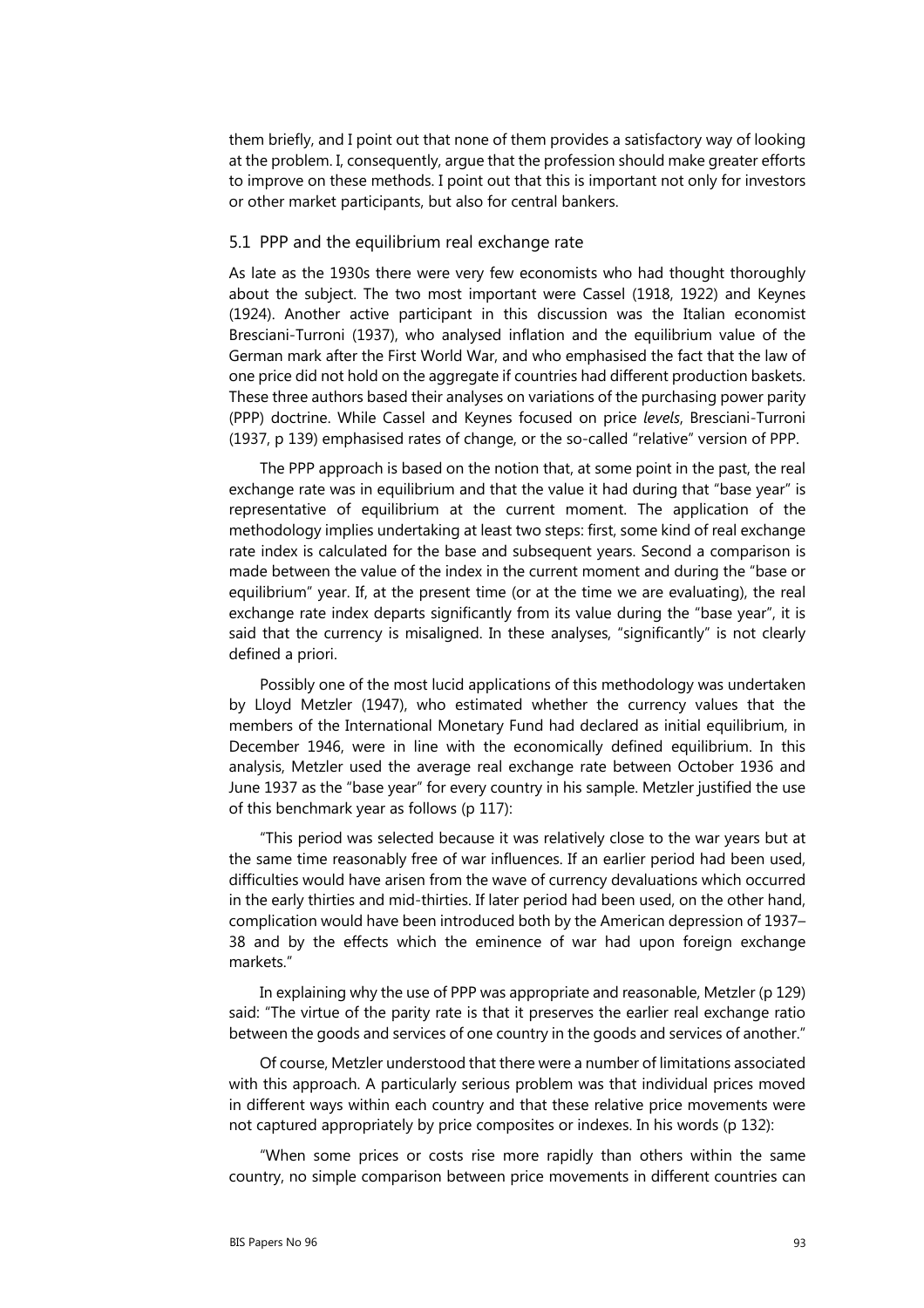be made. The best that can be done is to use an average or index number of price changes, and if the discrepancies in price movement between different commodities in the same countries are large, such an index number at best is only a rough indication of the changes in the value of the monetary unit. Moreover, since several types of price index number are usually available, the calculation of parity rate is not a simple procedure, but involves a considerable element of judgment as to what prices and costs are important for a country's balance of payments."

This difficulty in deciding which price level to use has led a number of analysts to suggest that it is most appropriate to focus on "unit labour costs" instead of price indices.<sup>17</sup> The attraction of this alternative is that, by emphasising costs in different countries, it provides an intuitive measurement of countries' degree of *international competitiveness*. However, this methodology is subject to many of the same limitations as more straightforward PPP based analyses, which are discussed below.

As noted, the main goal of Metzler's study was to undertake a comparison between the initial "equilibrium" parities actually announced by the International Monetary Fund, and the rates calculated by him using different versions of purchasing power parity. Metzler concluded that a number of nations had announced "overvalued" exchange rates to the IMF. This was not an auspicious way of launching the institution, since its mandate was to provide financial assistance to countries that run into financial difficulties because of an inadequate exchange rate level.

The PPP method for assaying the appropriateness of the real exchange has been criticised by trade theorists for a number of reasons. A central limitation is that a mechanical application of the method may lead to very misleading conclusions. This is because there is no reason for the "base period" to capture the equilibrium conditions at the present time or at the time of interest. It is possible that the terms of trade, the degree of openness and other variables – including geopolitical ones – have changed through time, rendering the old equilibrium an irrelevant historical relic. In an important paper, Rogoff (1996) showed that there are large and persistent deviations of purchasing power parity, which are corrected only very slowly over time. Indeed, this finding is considered in the literature to be one of the exchange raterelated puzzles.

Another serious limitation of simple PPP calculations is that they do not take into account the fact that productivity gains differ across countries. According to the Samuelson-Balassa effect, the equilibrium real exchange rate will appreciate – the currency will strengthen in real terms – in countries that experience faster productivity growth than their trading partners and competitors do. For details, including a survey of empirical studies, see for example Edwards and Savastano (2001). This fact has led some analysts such as Isard (2007) to argue that it is important to distinguish between the simple application of the PPP method, and a "productivity differentials-adjusted" PPP approach, where an effort is made to explicitly correct the simple PPP calculations by productivity differentials.

In spite of its problems, this methodology continues to be used around the world by central banks, investment banks, large conglomerates, consultants, journalists and even some academics. Isard (2007) reports that the simple application of the PPP methodology suggested that, in 2006, the USD was roughly in line with its long-term equilibrium. At the same time, the "productivity-adjusted" PPP approach indicated

<sup>&</sup>lt;sup>17</sup> Indeed, the CBI calculates several ER indices, including one based on unit labour costs.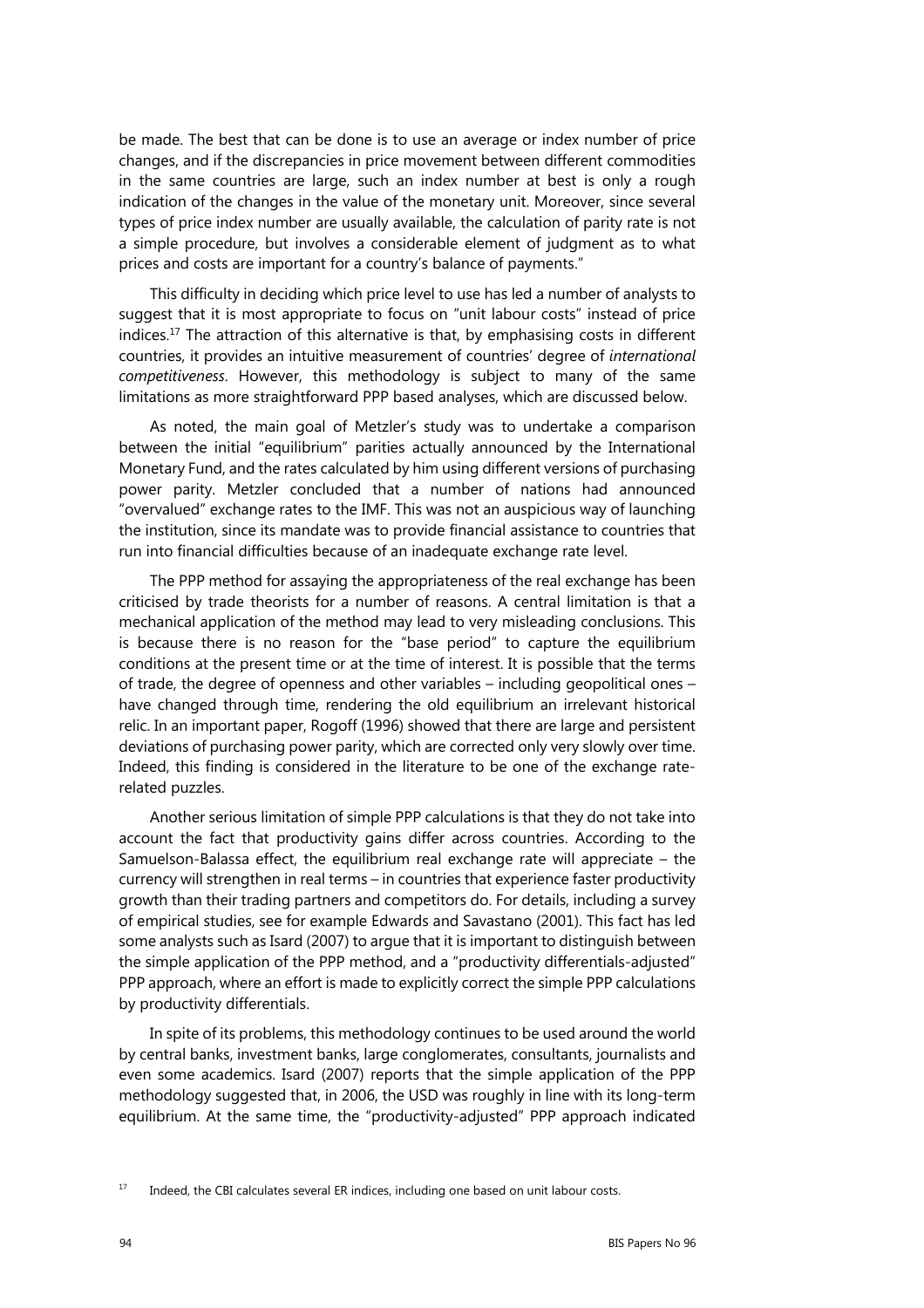that that same year the dollar was 11.5% overvalued. Interestingly, Isard (2007) shows that, when alternative methods are used, including the external balance approach discussed below, extremely different results are found for the USD in 2006: according to some of these methods the dollar was overvalued by as much as 25%, while other methodologies suggested equilibrium.

#### 5.2 Current account balance, NIIP, and the equilibrium real exchange rate

A second popular methodology for assessing if a country's RER is close to equilibrium is to analyse whether the current value of the RER is consistent with the country achieving external balance. In the simplest version of this approach, the analyst asks what is the level of the RER consistent with the country's current account balance being equal to zero. Naturally, in order to answer this question, it is necessary to have an opinion about variables that, jointly with the exchange rate, determine the current account balance. These are the so-called "real exchange rate fundamentals" and include the terms of trade, country risk premium, global interest rates, degree of openness of the economy, demand for non-tradables, and others.

A more advanced version of this method recognises that a country may have, for prolonged periods of time, current account balances that are different from zero. This approach, thus, concentrates on the "sustainable current account balance." See, for example, Milessi-Ferretti and Razin (1998) for a discussion, including for some rules of thumb on levels beyond which a current account deficit becomes dangerous. Once the *sustainable* level of the current account balance is determined – say, a deficit of 2.5 % of GDP – the analyst calculates the level of the RER that is consistent with that particular current account balance.

The simplest way to derive the "sustainable" current account balance is to undertake an analysis of the net international investment position (NIIP) of the country in question. Roughly speaking, this methodology consists of the following steps. First, and through a global portfolio analysis, the researcher determines the "equilibrium" net international demand for the country's assets. Once an equilibrium or stable ratio of the NIIP to GDP is established – this may be either a positive or negative number – it is straightforward to estimate the sustainable current account to GDP ratio. At this point, the analyst can extract, after assuming specific values of the "fundamentals", the equilibrium real exchange rate consistent with this specific sustainable NIIP to GDP ratio, and with the associated current account balance. It is important to note that this method requires – as any sophisticated version of PPP does – having a judgment about the long-term equilibrium value of these "fundamentals".

This type of analysis has been used quite extensively in effort to determine whether the USD is out of line with long-run equilibrium. For example, in an extensive paper based on this methodology, Edwards (2005) estimated that in 2004 the dollar was overvalued by around 11%. Using a similar analysis, where the NIIP analysis is based on considerations related to savings and investment, Isard (2007) estimated that in 2006 the USD was overvalued by more than 20%. Obstfeld and Rogoff (2005) use a slightly different model that emphasised the role of tradable and non-tradable goods to analyse the extent of misalignment of the dollar in 2004, and concluded that at the time it was overvalued by approximately 25%.

It is interesting to notice that, if one takes into account both the PPP and the NIIP methods, there is a wide range of estimates on the appropriateness of the value of the dollar in 2004–05. These go from equilibrium to overvaluation of the order of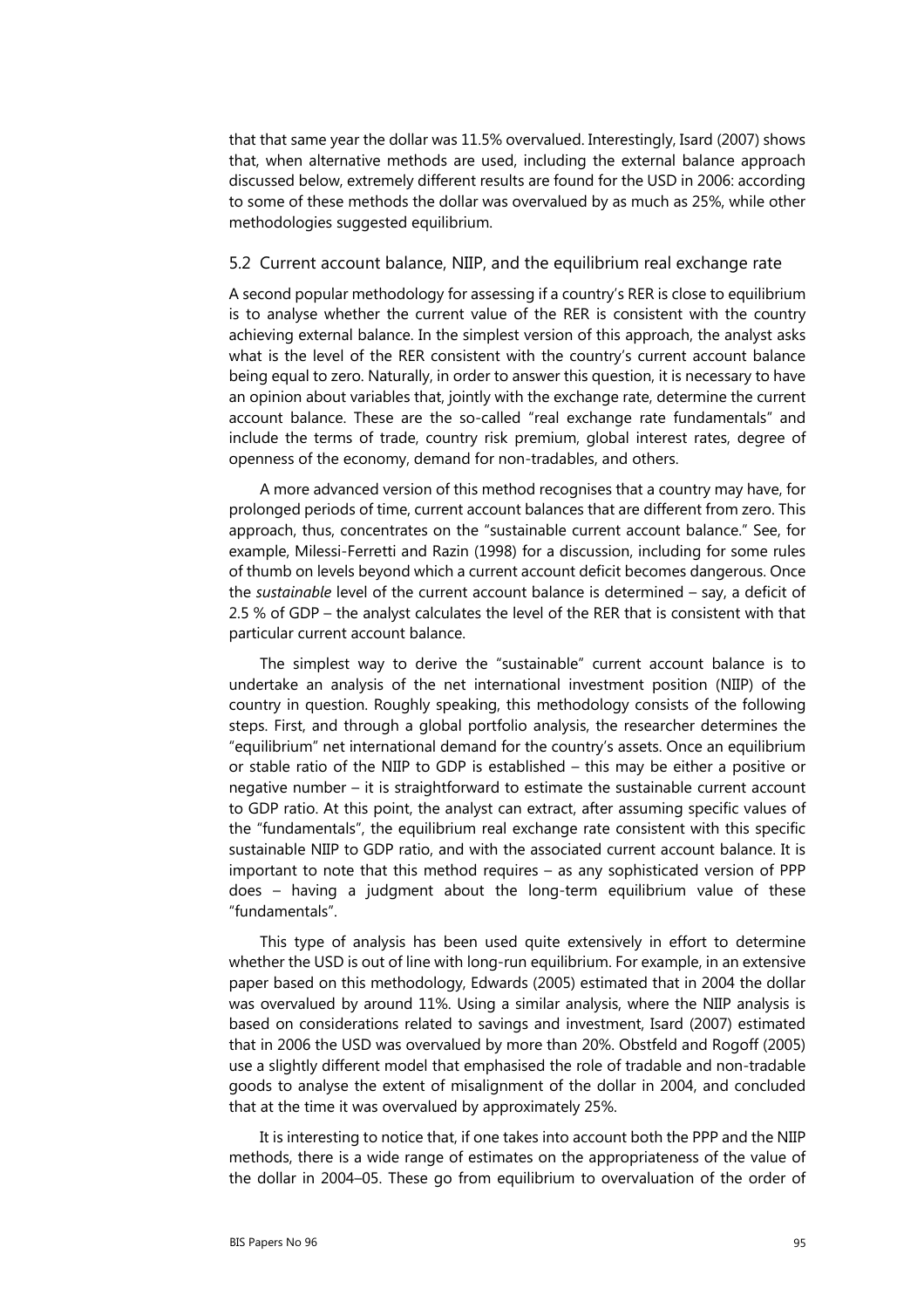25%. Having very wide range of estimated values is not particularly useful for policymakers seeking to determine how to incorporate the exchange rate into monetary policy decisions.

#### 5.3 Regression analyses of real exchange rate "fundamentals"

A number of authors – including economists at major investment banks – have used small econometric models to assess whether a country's real exchange rate is compatible with long-run equilibrium. As a background for estimating such systems, many authors derive theoretical models of open economies that include the usual building blocks – representative consumer, optimising firms and others – and consider the existence of a number of external shocks, including terms of trade and productivity shocks.

A simplified rendition of this methodology is as follows. From the theoretical model, and as noted, a reduced form for the real exchange rate is derived and estimated. The covariates consist of the "fundamentals". Depending on the model's degree of sophistication, some monetary variables may be allowed to have a shortrun effect on the real exchange rate (but not in long-run equilibrium). For mid-size countries, concerns over endogeneity emerge. In small open economies, however, assumptions of exogeneity of most (but not all) fundamentals are acceptable. Roughly speaking the RER is said to be "misaligned" if its actual value at any given moment in time deviates "significantly" from the regression fitted value. Many of the authors who have used this approach, including officials and researchers at investment banks such as Goldman Sachs and JP Morgan, use single-equation regression models.

A number of authors have argued that, to perform this type of analysis correctly, it is necessary to use "long-term equilibrium" values of the fundamentals. That is, the analyst needs to make a judgment call with respect to, say, the long-run equilibrium value of the country's terms of trade. The simplest way of doing this is by decomposing the "fundamentals" into a permanent and a transitory component. The estimated "equilibrium" real exchange rate is obtained by using the permanent components of the fundamentals in the estimated regression. Examples of work along these lines include Baffes, Elbadawi and O'Connell (1997), Ades (1996), Razin and Collins (1997), Halpern and Wyplosz (1997) and Iossifov and Loukoianova (2007).

In his 2007 paper on Iceland – the smallest of all "small open economies" with a currency of its own – Tchaidze used this regression-based methodology. He included the following fundamentals in the (logarithm of the) RER regression: net foreign assets as a fraction of import/export, a productivity differential that captures the Balassa-Samuelson effect, the logarithm of the terms of trade, and the ratio of government expenditure over GDP. When this equation was used by the CBI to assess the appropriateness of the RER in 2012, it was concluded that the króna had to depreciate by 8–10% relative to its 2006 average in order to achieve long-term equilibrium.

In spite of its popularity, this type of model has a number of shortcomings. First, by construction, these models assume that the real exchange rate has been, on average, in equilibrium during the period under study (this is the case if an intercept is included in the regression). However, from an economic point of view, there is no reason for this to be the case in every country. A second problem is that these models will tend to give very different results, depending on the sample used and on the specification considered. For example, Montiel (1997) estimated that the Thai baht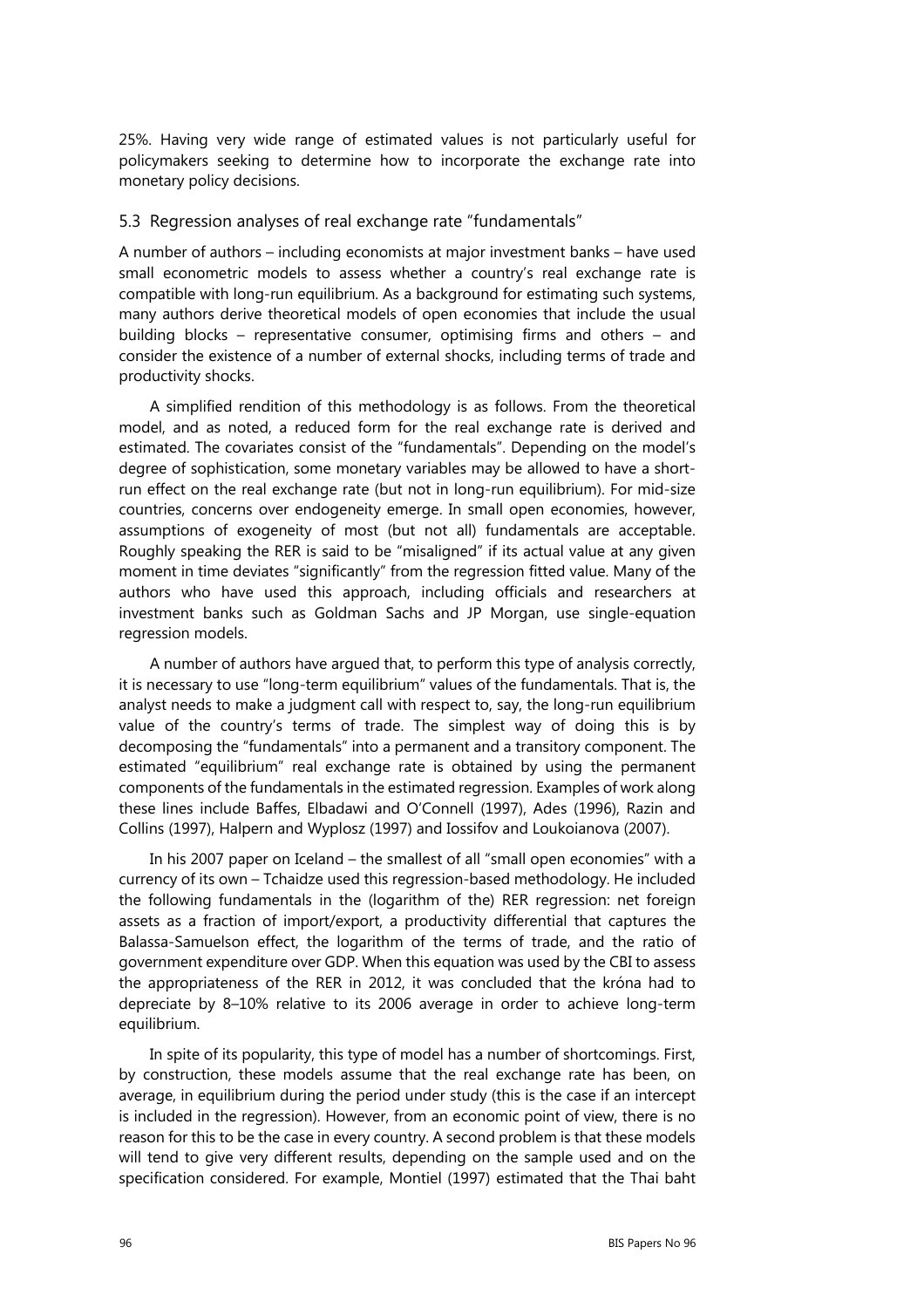was significantly overvalued from 1981 to 1987, as well as from 1992 to 1994. On the other hand, the model of Ades (1996) indicates that the Thai currency was persistently undervalued between 1985 in 1993. Other examples include the Mexican peso: according to Broner et al (1997) the Mexican currency was already overvalued in 1990: others suggest that overvaluation started in 1987; while Warner (1997) argues that the peso was slightly undervalued until mid-1993.

#### 5.4 Macro and DSGE models

In the last 20 years, a number of authors have developed dynamic simulation models of open economies and have used them to assess how the equilibrium exchange rate responds to different shocks, both policy-induced as well as exogenous. Some of these models have asked whether central banks should respond to changes in global interest rates that stem from policy action in large nations. See, for example, Lubik and Schorfheide (2007).

Many of these models followed the framework developed by Obstfeld and Rogoff (2005). As has become customary, these models assumed utility-maximising consumers and profit-maximising firms. They differ, however, on the assumptions with regard to the relationship between domestic and international prices. While some models consider a version of the "law of one price", others assume that there is "pricing to market." One of the challenges of this type of model is incorporating a well specified financial and banking sector. See, for example, Edwards and Vegh (1997) for an attempt along these lines.

From a practical perspective, many of these DSGE models generate results that are in line with those obtained when using the external sustainability approach discussed above. For example, Isard (2007) reports that, when these types of model were used to assess the value of the dollar in 2006, they found that the USD was overvalued in the order of 20%, a number similar to that obtained from his "external sustainability" model.

In addition to these DSGE models, a number of central banks have used midsized macroeconomic models with estimated equations to analyse external equilibrium conditions, and the appropriateness of the RER at given moment in time. For instance, for a number of years the Central Bank of Iceland has used a model (QMM) which is described as follows:

"QMM is used in the Central Bank of Iceland to assist in analysing the current economic situation, making economic projections, assessing the effect of policies and shocks, evaluating risks, handling uncertainty and with communication both within and outside the bank… QMM is a one-sector representation of the Icelandic economy, containing 28 empirically estimated behavioural relations and 119 other equations, such as accounting identities and definitions."

#### 5.5 A recent episode: Mexico

In this final subsection, I discuss briefly one episode which illustrates the points made in this part of the talk/paper. Graph 6 depicts the evolution of the Mexican real effective exchange rate index between January 2010 and July 2017. As may be seen, this index was relatively stable until January 2015. At that time, and due to a number of reasons, including, in particular, presidential candidate Donald Trump's rhetoric with respect to Mexico, the peso began to rapidly lose value. During these few months, Mexico's REER lost 31%. This deep weakening of the real exchange rate was 100% due to movements in the nominal exchange rate with respect to the USD. As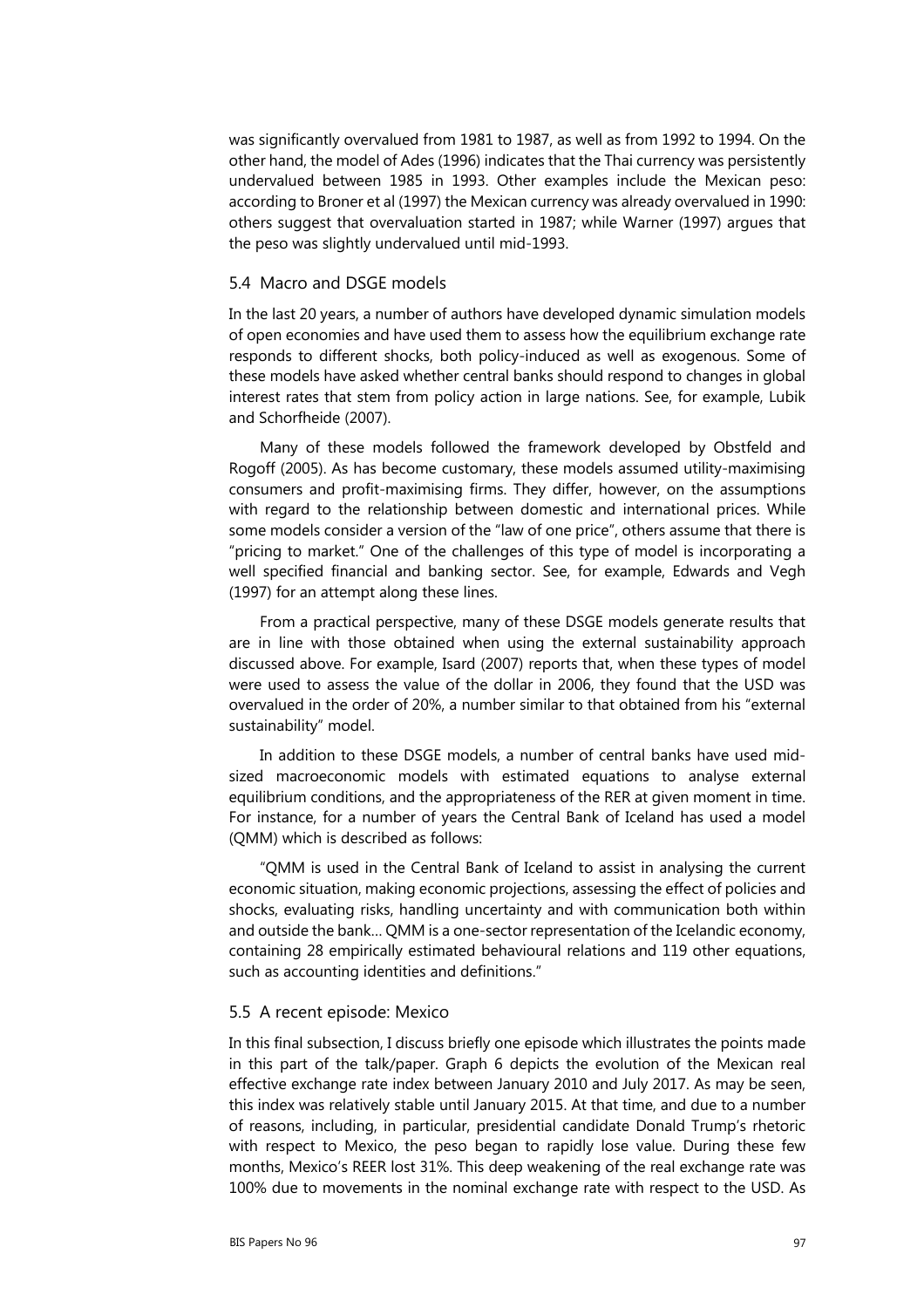the peso depreciated, inflationary pressures increased, and the Bank of Mexico was forced to react, in order to maintain macroeconomic and price stability.

Graph 7 includes data on Mexico's policy rate during this period. As may be seen, at a time when most major central banks continued to have an almost zero interest rate, Mexico hiked its policy rate by 400 basis points, to 7%. This episode illustrates two important points that have been emphasised in this paper. The first is that the exchange rate clearly affects central bankers' decisions with respect to policy. The second, which is subtler, is that in order to undertake monetary policy, it is important for the central bank to know whether the currency was initially close to its long-term equilibrium, or if it was somewhat misaligned. However, given the limitations of the current models for dealing with this question, the Bank of Mexico had to operate without having all the required information. It is important to emphasise that this is, in no way, a criticism of the Bank; on the contrary, in my opinion the Bank acted correctly. This is rather a call for the profession to improve on current methods.

## 6. Concluding remarks

In this paper, I have addressed a number of issues related to exchange rates and monetary policy. I have focused on several aspects of this problem, and emphasised four points. I have also discussed an important historical episode  $-$  the US abandonment of the gold standard in 1933 – where the relation between exchange rates and monetary policy was particularly salient. The most important points made in this talk/paper may be summarised as follows:

- In the last few years, there is evidence that the transmission mechanisms through the yield curve have weakened in most countries. In many nations, and in particular in small ones, the exchange rate appears to provide the most important transmission channel of monetary policy. This means that central bankers have to be particularly conscious of exchange rate movements, and of the way their policies affect the exchange rate.
- There is evidence of "policy spillover". Empirical analyses suggest that, in the last few years, many countries have taken into account policy decisions by the major central banks – principally the Federal Reserve and the European Central Bank – when deciding on policy actions. This type of spillover calls for increased monetary policy coordination across countries.
- The analysis of the 1934 USD devaluation provides a clear case of connection between exchange rates and monetary policy. In this paper, I have gone beyond most studies on the subject, and I have asked whether there was evidence that in 1933–34 the dollar was overvalued. Although I do not provide conclusive evidence – that is beyond the scope of this paper – the data that I analyse, including two newly constructed real exchange rate indexes, suggest that the dollar was not significantly out of line at that time. This indicates that the devaluation of the USD did not play a role in moving the currency back to equilibrium; it was mostly a monetary policy decision.
- A review of the methods used by economists to assess whether the exchange rate is consistent with its "fundamentals" suggests that there has been very little progress in this area in the last three decades or so. I argue that the estimates obtained from using these methods are too broad, and in most cases provide insufficient guidance to policymakers. In that regard, it is important that the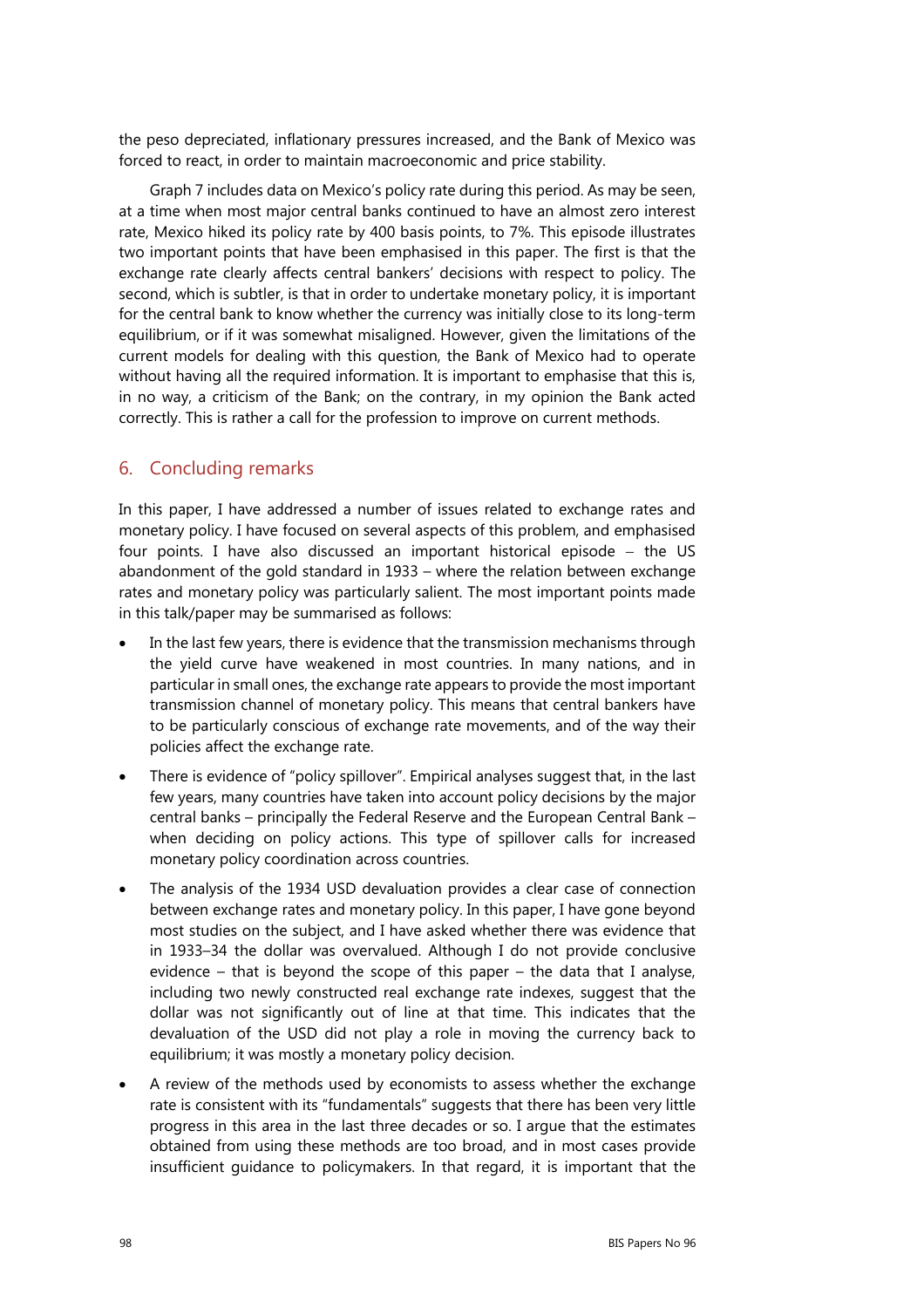economics profession devote some additional time and effort to improving on these methods in the future.

#### References

Ades, A (1996): "GSDEEMER and STMPI's, new tools for forecasting exchange rates in emerging markets", Goldman Sachs Economic Research.

Baffes, J, I Elbadawi and S O'Connell (1997): "Single-equation estimation of the equilibrium real exchange rate", *World Bank Policy Research Working Paper,* no 1800.

Bordo, M, C Goldin and E White (2007): *The Defining Moment: The Great Depression and the American Economy in the Twentieth Century*, University of Chicago Press.

Branson, W (1981): "Macroeconomic determinants of real exchange rates", *NBER Working Paper*, no 801.

Bresciani-Turroni, C (1937): *The economics of inflation: a study of currency depreciation in post-war Germany 1914–1923*, Allen & Unwin.

Broner, F, N Loayza, and H Lopez (1997): "Misalignment and fundamental variables: equilibrium exchange rates in seven Latin American countries", *Coyuntura Economica*, vol 27, no 4, pp 101–24.

Calvo, G and C Reinhart (2000): "Fear of floating", *NBER Working Papers*, no 7993.

Cassel, G (1918): "Abnormal deviations in international exchanges", *Economic Journal*, vol 28, no 112, pp 413–15.

——— (1922): *Money and foreign exchange after 1914*, Macmillan.

Clarida, R (2014): "Monetary policy in open economies: Practical perspectives for pragmatic central bankers", *Journal of Economic Dynamics & Control*, December, pp 21–9.

Cline, W and J Kim (2010): "Renminbi undervaluation, China's surplus, and the US trade deficit", Peterson Institute for International Economics.

Crabbe, L (1989): "The international gold standard and US monetary policy from World War I to the New Deal", *Federal Reserve Bulletin*, no 75, p 423.

Dincer, N, and B Eichengreen (2013): "Central bank transparency and independence: updates and new measures", *International Journal of Central Banking*, vol 10, no 1, March.

Dornbusch, R (1976): "Expectations and exchange rate dynamics", *The Journal of Political Economy*, vol 84, no 6, pp 1161–76.

Edwards, S (1983): "Floating exchange rates, expectations and new information", *Journal of Monetary Economics*, vol 11, no 3, pp 321–36.

——— (1989): *Real exchange rates, devaluation, and adjustment: exchange rate policy in developing countries*, MIT Press.

 $-$  (2006): "The relationship between exchange rates and inflation targeting revisited", *NBER Working Papers*, no 12163.

——— (2012): "The Federal Reserve, the emerging markets, and capital controls: a high‐frequency empirical investigation", *Journal of Money, Credit and Banking*, vol 44, no 2, pp 151–84.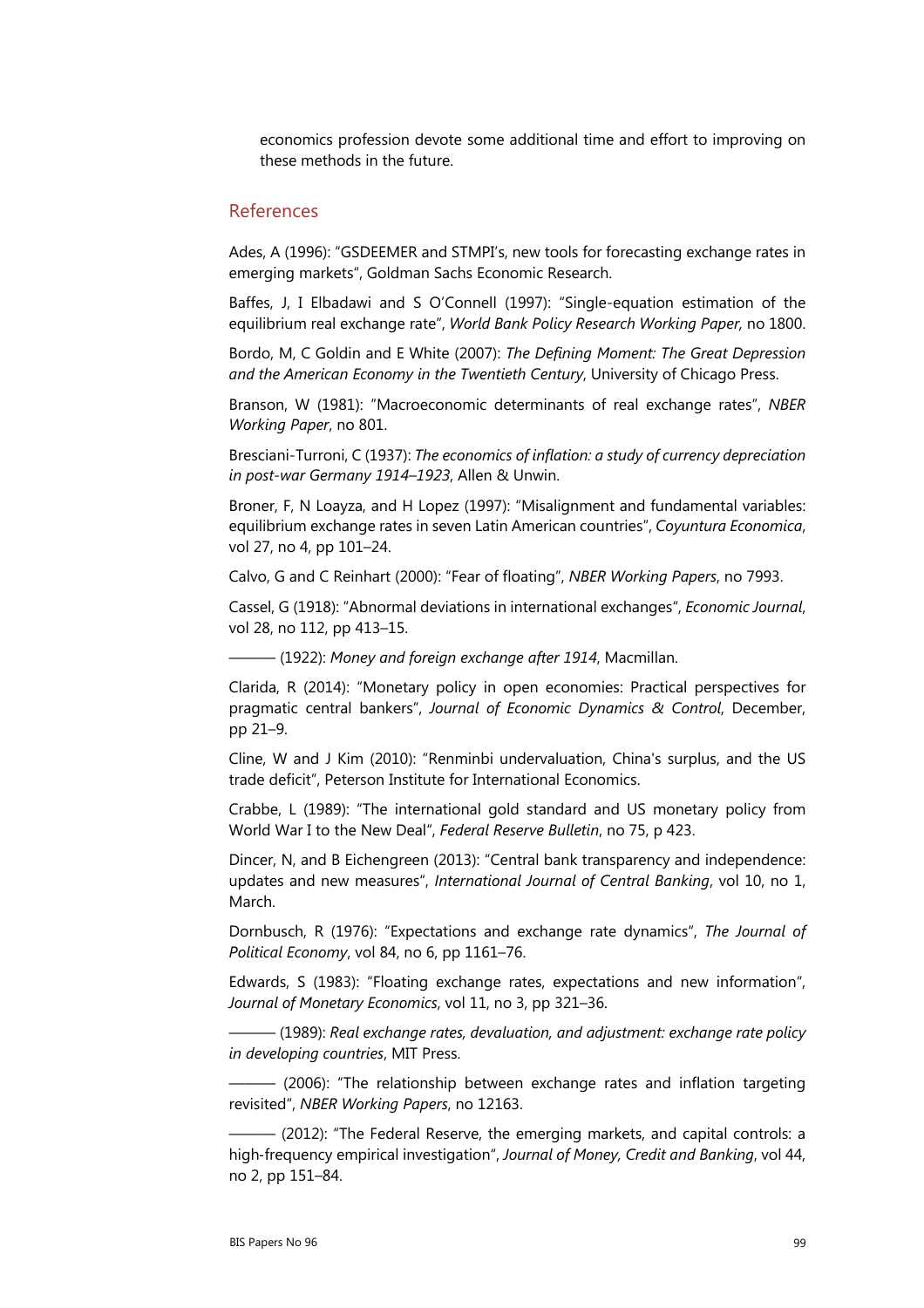——— (2015a): "Monetary policy independence under flexible exchange rates: an illusion?", *NBER Working Papers*, no 20893.

——— (2015b): "Sovereign Default, Debt Restructuring, and Recovery Rates: Was the Argentinean "Haircut" Excessive?", *Open Economies Review*, vol 26, no 5, pp 839-867.

- (2017a): "Monetary Policy Independence under Flexible Exchange Rates: The Federal Reserve and Monetary Policy in Latin America -- Is There Policy ``Spillover"? pp 1-54, in Bordo, M and J Taylor (Eds) (2017): Rules for International Monetary Stability: Past, Present, and Future, Hoover Press.

 $-$  (2017b): "The London Monetary and Economic Conference of 1933 and the end of the Great Depression", *Open Economies Review*, pp 1–29.

——— (2018): *American default: The untold story of FDR, the Supreme Court, and the battle over gold*, Princeton University Press.

Edwards, S and R Rigobon (2009): "Capital controls on inflows, exchange rate volatility and external vulnerability", *Journal of International Economics*, vol 78, no 2, pp 256–67.

Edwards, S and M Savastano (2001): "Exchange rates in emerging economies: what do we know? What do we need to know?", *NBER Working Papers*, no 7228.

Edwards, S and C Vegh (1997): "Banks and macroeconomic disturbances under predetermined exchange rates", *Journal of Monetary Economics*, vol 40, no 2, pp 239–78.

Frankel, J (1982): "The mystery of the multiplying marks: A modification of the monetary model", *The Review of Economics and Statistics*, vol 64, no 3, pp 515–9.

Friedman, M and A Schwartz (1963): "A monetary history of the United States", Princeton University Press.

Gudmundsson, M (2017): "Global financial integration and central bank policies in small, open economies", *The Singapore Economic Review*, vol 62, no 1, pp 135–46.

Halpern, L and C Wyplosz (1997): "Equilibrium exchange rates in transition economies", *Staff Papers*, vol 44, no 4, pp 430-461.

Han, X and S-J Wei (2018): "International transmissions of monetary shocks: Between a trilemma and a dilemma", *Journal of International Economics*, vol 110, pp 205-219.

Harris, S (1936): *Exchange Depreciation: Its Theory and Its History, 1931-35, with Some Consideration of Related Domestic Policies*, Harvard University Press.

Iossifov, P and E Loukoianova (2007): Estimation of a behavioral equilibrium exchange rate model for Ghana, *International Monetary Fund Working Paper*, no 07/155.

Isard, P (2007): "Equilibrium exchange rates: assessment methodologies", *IMF Working Paper*, no 07/296*.* 

Itskhoki, O and D Mukhin (2016): "Exchange rate disconnect", in *2016 Meeting Papers*, no 1589, Society for Economic Dynamics.

Johnson, H and J Frenkel (1978): *The Economics of Exchange Rates: Selected Studies*, Addison-Wesley Publishing Company.

Keynes, J (1924): *Monetary reform*, Harcourt, Brace and Company.

Kouri, P and M Porter (1974): "International capital flows and portfolio equilibrium", *Journal of Political Economy*, vol 82, no 3, pp 443–67.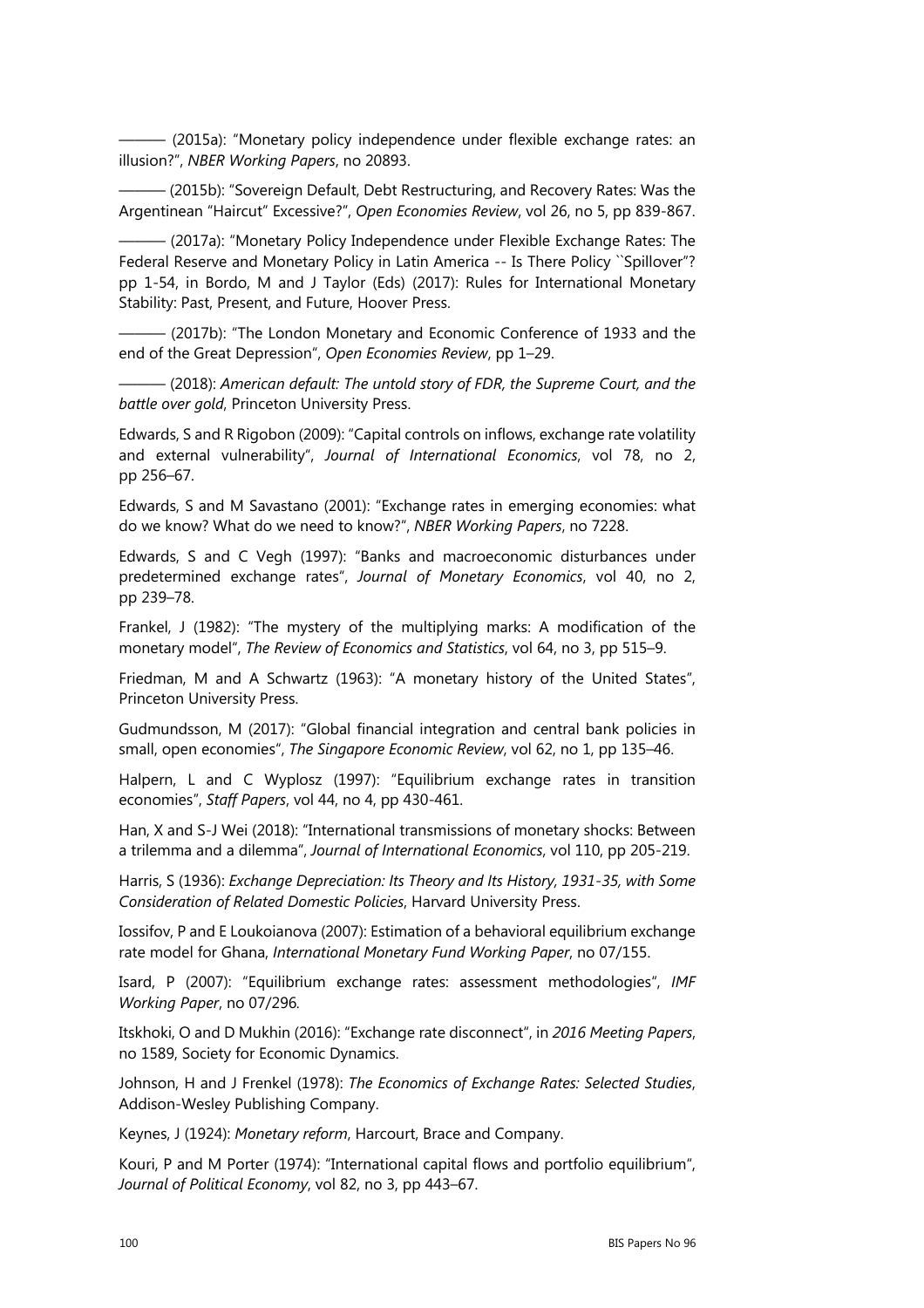Leamer, E (2007): "Housing is the business cycle", *NBER Working Paper*, no 13428.

Lubik, T and F Schorfheide (2007): "Do central banks respond to exchange rate movements? A structural investigation", *Journal of Monetary Economics*, vol 54, no 4, pp 1069–87.

Meese, R and K Rogoff (1983): "Empirical exchange rate models of the seventies: Do they fit out of sample?", *Journal of International Economics*, vol 14, no 1-2, pp 3–24.

Meltzer, A (2003): *A History of the Federal Reserve, Volume 1*, University of Chicago Press.

Metzler, L (1947): "Exchange rates and the International Monetary Fund", *International Monetary Policies,* Board of Governors of the Federal Reserve System, Washington DC, pp 30–42.

Milesi-Ferretti, G and A Razin (1998): "Current Account Reversals and Currency Crises: Empirical Regularities", vol 98, no 89, pp 1-44.

Montiel, P (1997): "Exchange Rate Policy and Macroeconomic Management in ASEAN Countries", in J Hicklin, D Robinson and A Singh (eds), Macroeconomic Issues Facing ASEAN Countries, Washington, DC: IMF.

 $-$  (1999) Determinants of the long-run equilibrium exchange rate: an analytical model. In: Hinkle L, Montiel P (eds) Exchange rate misalignment: concepts and measurement for developing countries. Oxford University Press, Oxford, pp 264–292.

Obstfeld, M, and K Rogoff (2005): "Global current account imbalances and exchange rate adjustments", *Brookings Papers on Economic Activity*, no 2005(1), pp 67–146.

Razin, O and S Collins (1997): "Real exchange rate misalignments and growth", *NBER Working Papers*, no 6174.

Rogoff, K (1996): "The purchasing power parity puzzle", *Journal of Economic Literature*, vol 34, no 2, pp 647–68.

Taylor, J (2007): "Globalization and monetary policy: Missions impossible", in J Gali and M Gertler (eds), *International Dimensions of Monetary Policy*, pp 609–24, University of Chicago Press.

——— (2013): "International monetary coordination and the great deviation", *Journal of Policy Modeling*, vol 35, no 3, pp 463–72.

 $-$  (2015): "Rethinking the international monetary system", remarks at the CATO Conference on Rethinking Monetary Policy.

Temin, P, and B Wigmore (1990): "The end of one big deflation", *Explorations in Economic history*, vol 27, no 4, pp 483–502.

Warner, A (1997): "Mexico's 1994 exchange rate crisis interpreted in light of the nontraded model", *NBER Working Paper*, no 6165.

White, H (1935): "Recovery program: the international monetary aspect", The Harry Dexter White papers, Princeton University, Box 3, folder 13.

Wigmore, B (1987): "Was the Bank Holiday of 1933 Caused by a Run on the Dollar?", *The Journal of Economic History*, vol 47, no 3, pp 739–755.

Williamson, J (1994): "Estimating equilibrium exchange rates", Peterson Institute.

Wren-Lewis, S and R Driver (1998): "Real exchange rates for the year 2000", Peterson Institute Press: Policy Analyses in International Economics.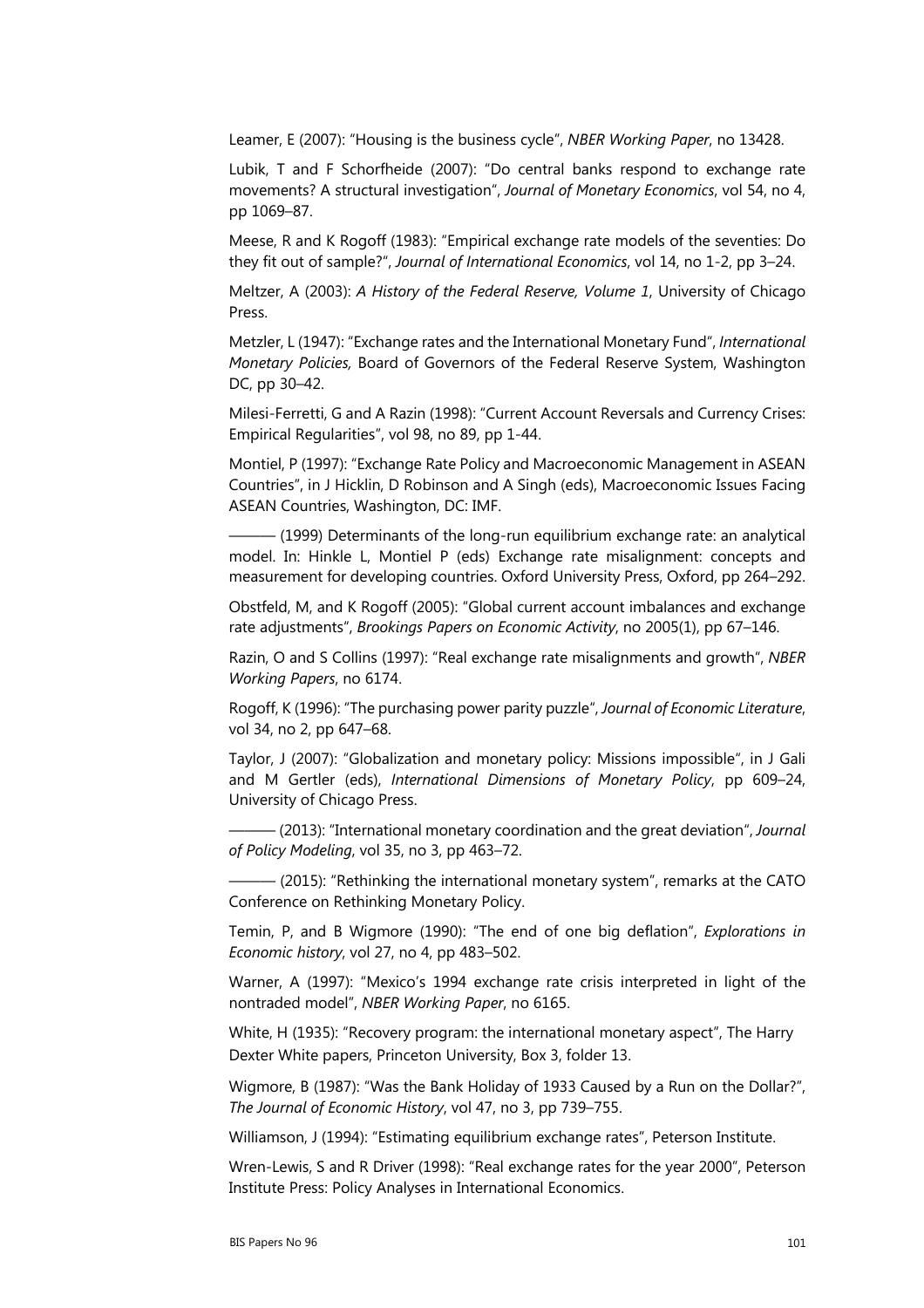## Graphs

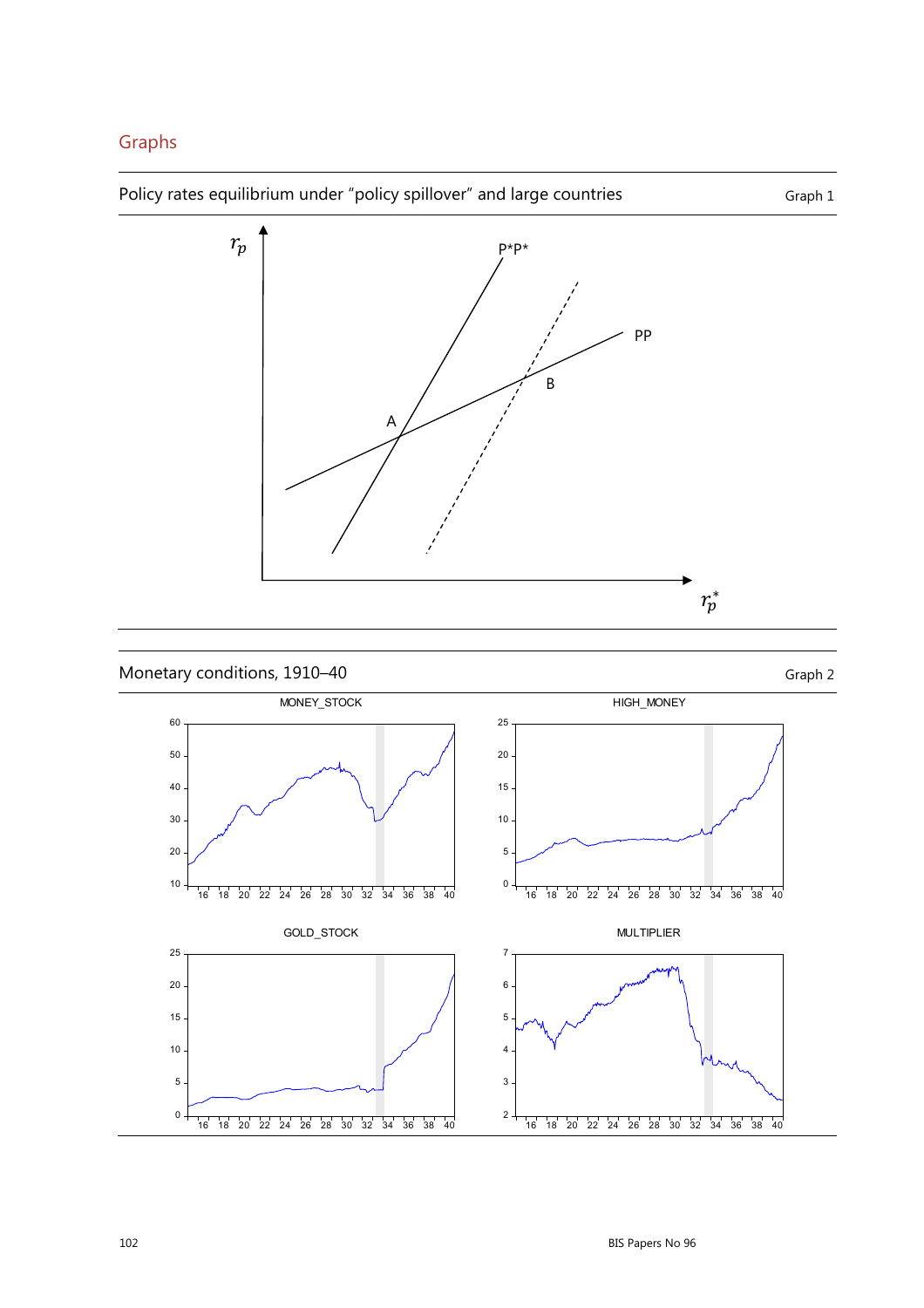

Trade-weighted real exchange rate for the US dollar, 1910–50: 1913=100 Graph 4

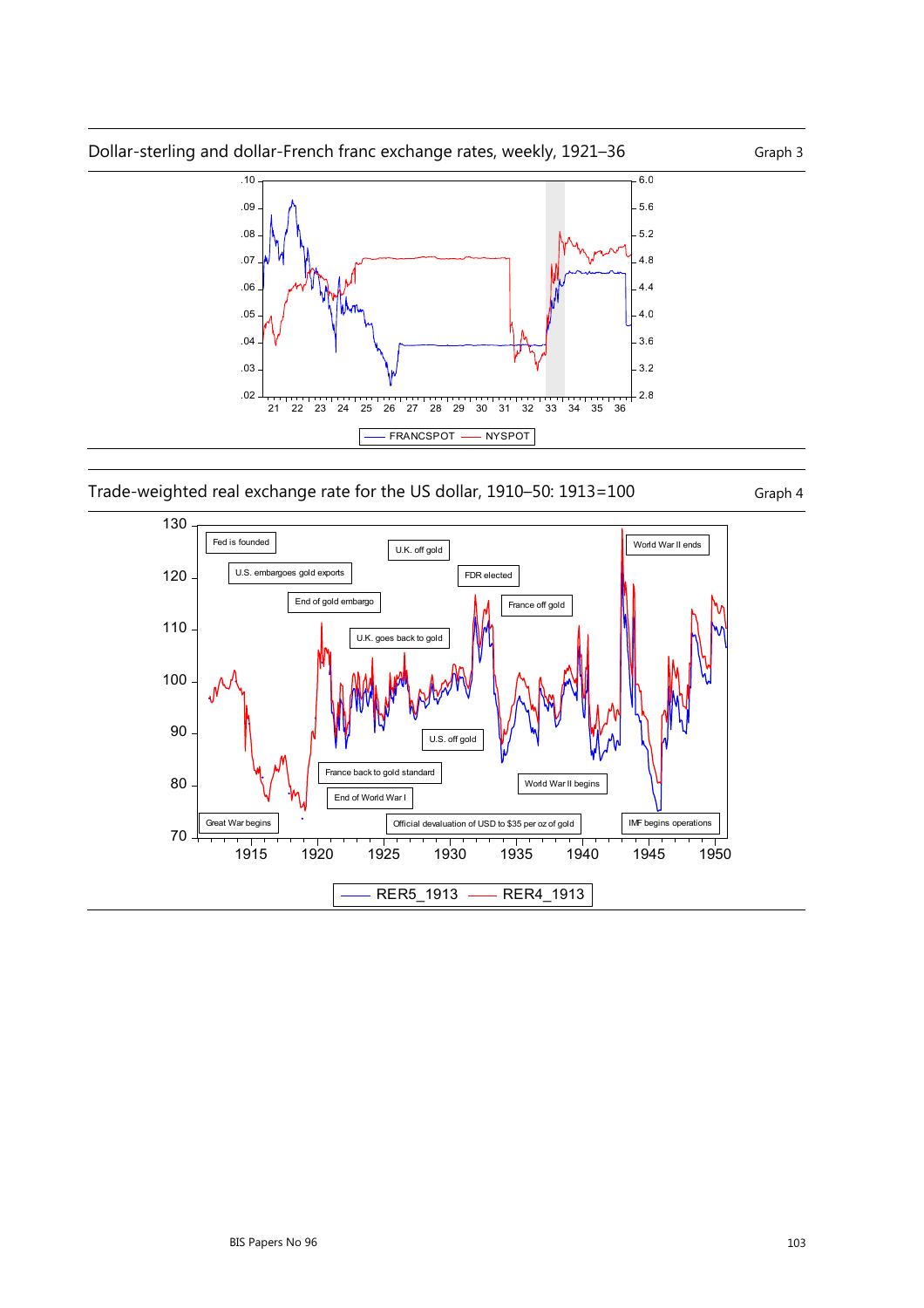Current account balance as percentage of GDP, 1919–40



#### The Mexican peso RER index, January 2010–July 2017 Graph 6

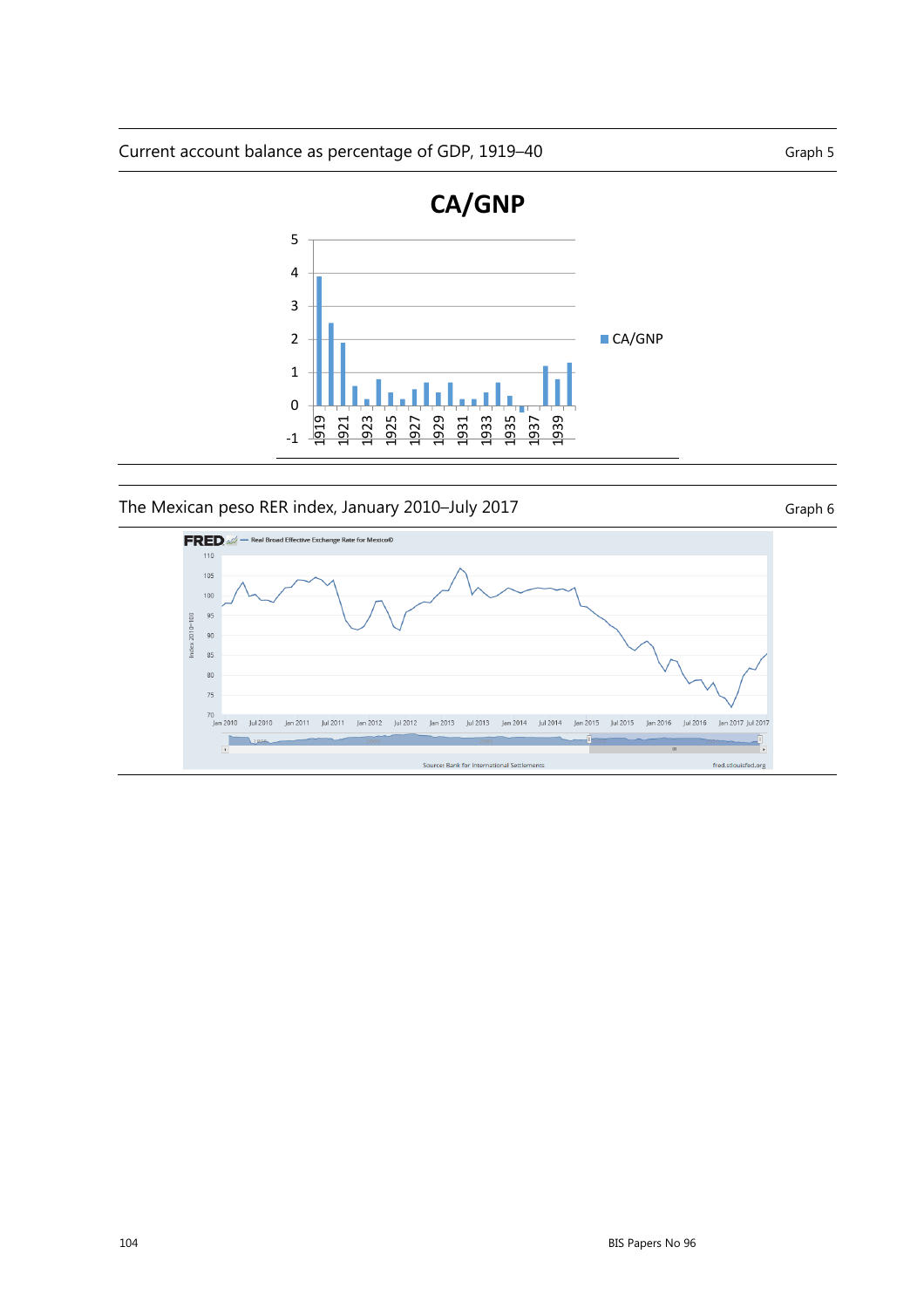# Mexico's policy rate, January 2010–July 2017 Mexico Chaph 7 Graph 7

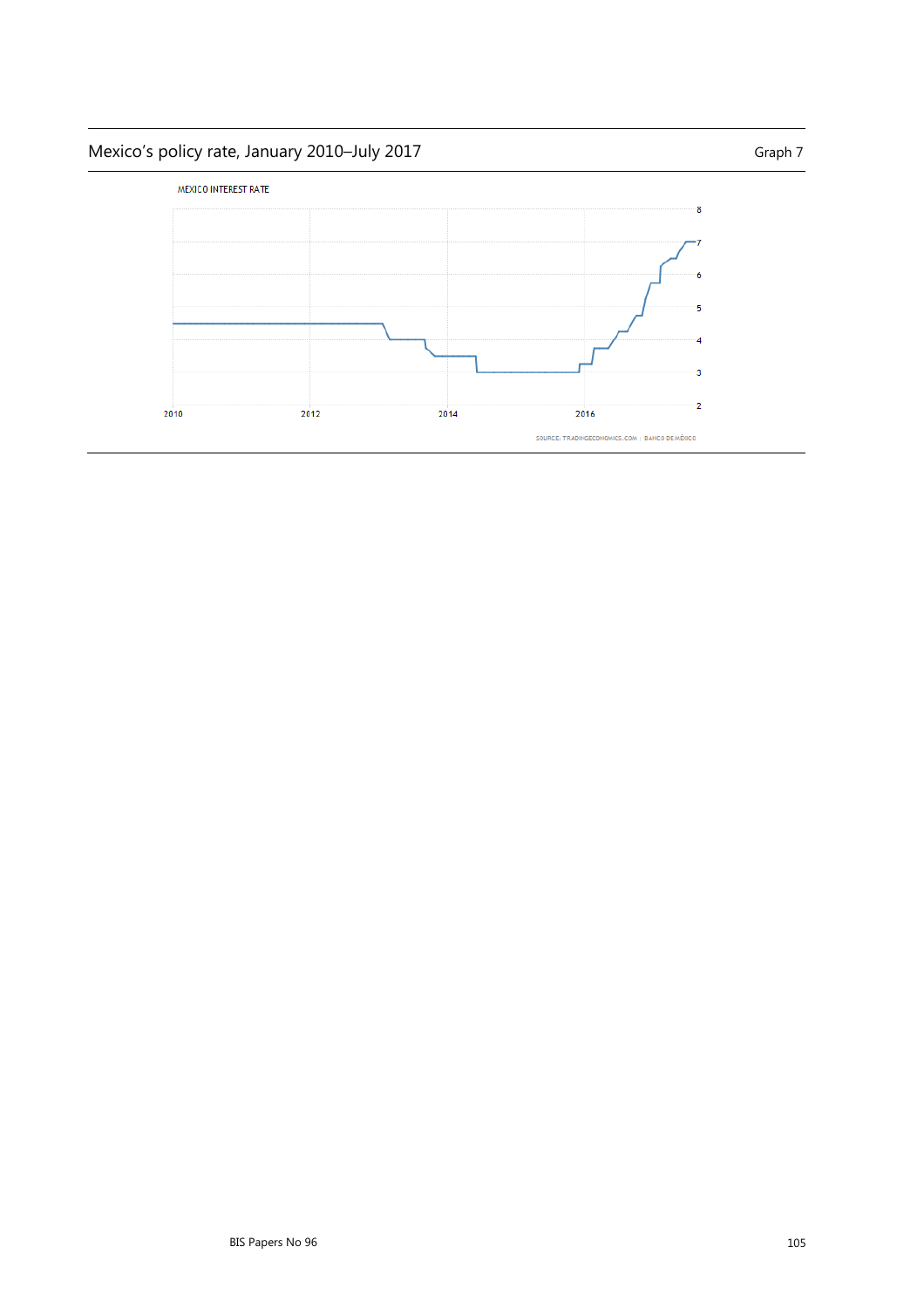## Tables

## Monetary policy rates in East Asia, dynamic panel, 2000–08

| (Instrumental variables) |                   |                   |                          | Table 1                  |
|--------------------------|-------------------|-------------------|--------------------------|--------------------------|
| Eq Name:                 | (1.1)             | (1.2)             | (1.3)                    | (1.4)                    |
| FF_POLICY                | 0.0116            | 0.0149            | 0.0115                   | 0.0114                   |
|                          | $[4.0109]$ ***    | $[2.0996]^{**}$   | $[3.0940]$ ***           | $[3.8950]$ ***           |
| C                        | 0.2523            | 0.2483            | 0.2524                   | 0.2494                   |
|                          | $[3.2841]$ ***    | $[3.2271]***$     | $[3.2776]$ ***           | $[3.2262]$ ***           |
| POL_RATE(-1)             | $-0.0399$         | $-0.0407$         | $-0.0400$                | $-0.0417$                |
|                          | $[-4.6058]$ ***   | $[-4.6363]$ ***   | $[-4.5188]$ ***          | $[-4.4447]$ ***          |
| TIPS_INF_USA(-1)         | $-0.0199$         | $-0.0175$         | $-0.0200$                | $-0.0212$                |
|                          | $[-1.2329]$       | $[-1.0432]$       | $[-1.2150]$              | $[-1.2906]$              |
| EMBI_ASIA                | 0.0003            | 0.0006            | 0.0003                   | $-0.0002$                |
|                          | [0.0371]          | [0.0747]          | [0.0340]                 | $[-0.0220]$              |
| D(POL_RATE(-1))          | $-0.0020$         | $-0.0031$         | $-0.0019$                | 0.0006                   |
|                          | $[-0.0521]$       | $[-0.0802]$       | $[-0.0484]$              | [0.0163]                 |
| $INF_YOY(-4)$            | 0.0004            | 0.0008            | 0.0004                   | 0.0004                   |
|                          | [0.1587]          | [0.2890]          | [0.1548]                 | [0.1549]                 |
| GROWTH(-6)               | $-0.0064$         | $-0.0045$         | $-0.0065$                | $-0.0079$                |
|                          | $[-1.6088]$ *     | $[-0.8470]$       | $[-1.3051]$              | $[-1.5894]$              |
| UST_2YR                  |                   | $-0.0053$         |                          |                          |
|                          |                   | $[-0.5097]$       |                          |                          |
| UST_5YR                  | $\qquad \qquad -$ | $\qquad \qquad -$ | 0.0003                   | $\overline{\phantom{m}}$ |
|                          |                   |                   | [0.0305]                 |                          |
| UST_10YR                 |                   |                   | $\overline{\phantom{0}}$ | 0.0054                   |
|                          |                   |                   |                          | [0.5058]                 |
| Observations:            | 676               | 676               | 676                      | 676                      |
| R-squared:               | 0.0244            | 0.0321            | 0.0240                   | 0.0180                   |
| F-statistic:             | 3.8769            | 3.4716            | 3.4411                   | 3.4715                   |

\*, \*\*, and \*\*\* refer to significance at 10%, 5% and 1%, respectively.